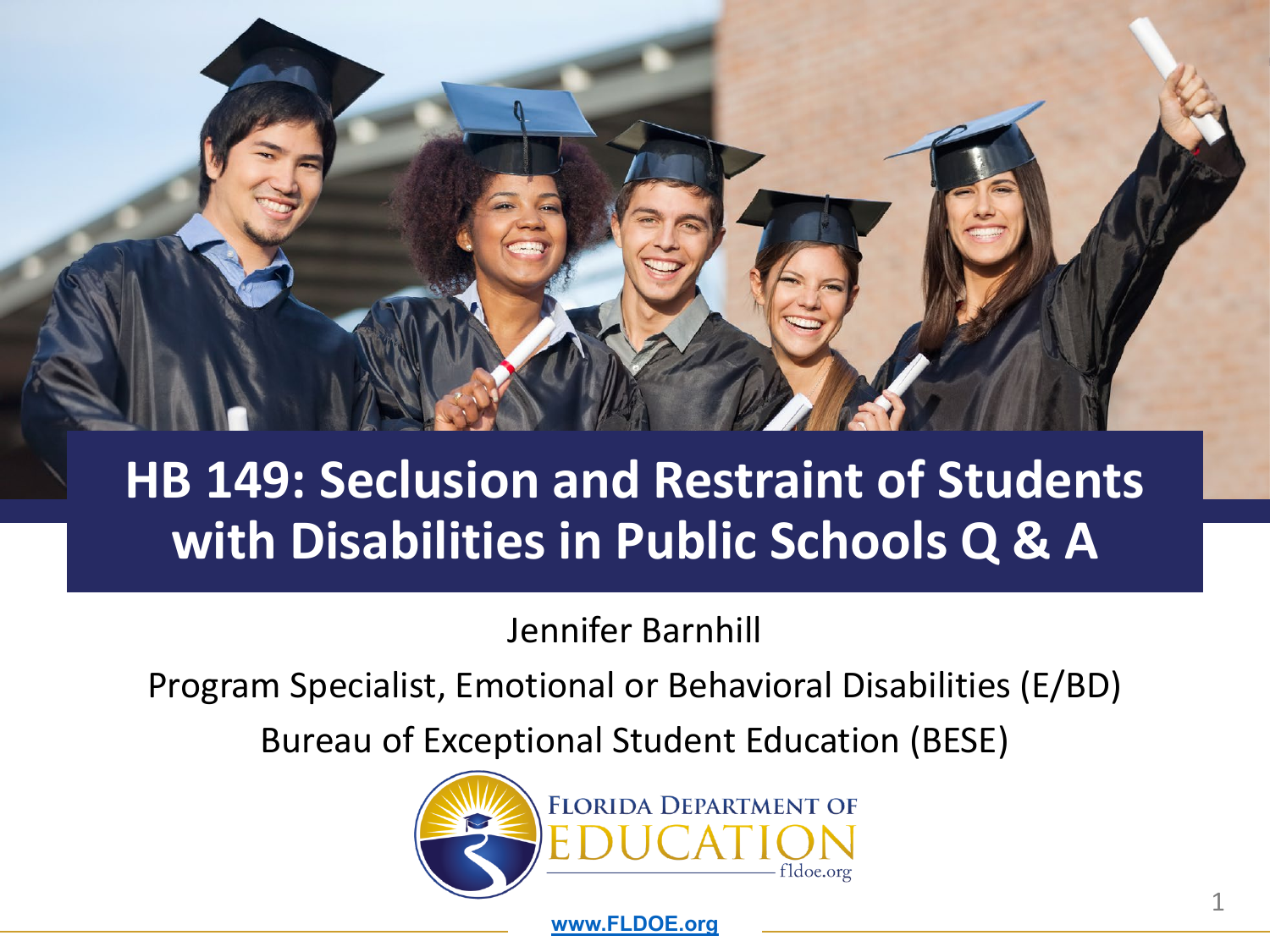

#### **Agenda**

- Seclusion
- Restraint
- Documentation and Reporting
- Monitoring
- Positive Behavior Interventions and Supports (PBIS)
- Crisis Intervention Plans
- Policies and Procedures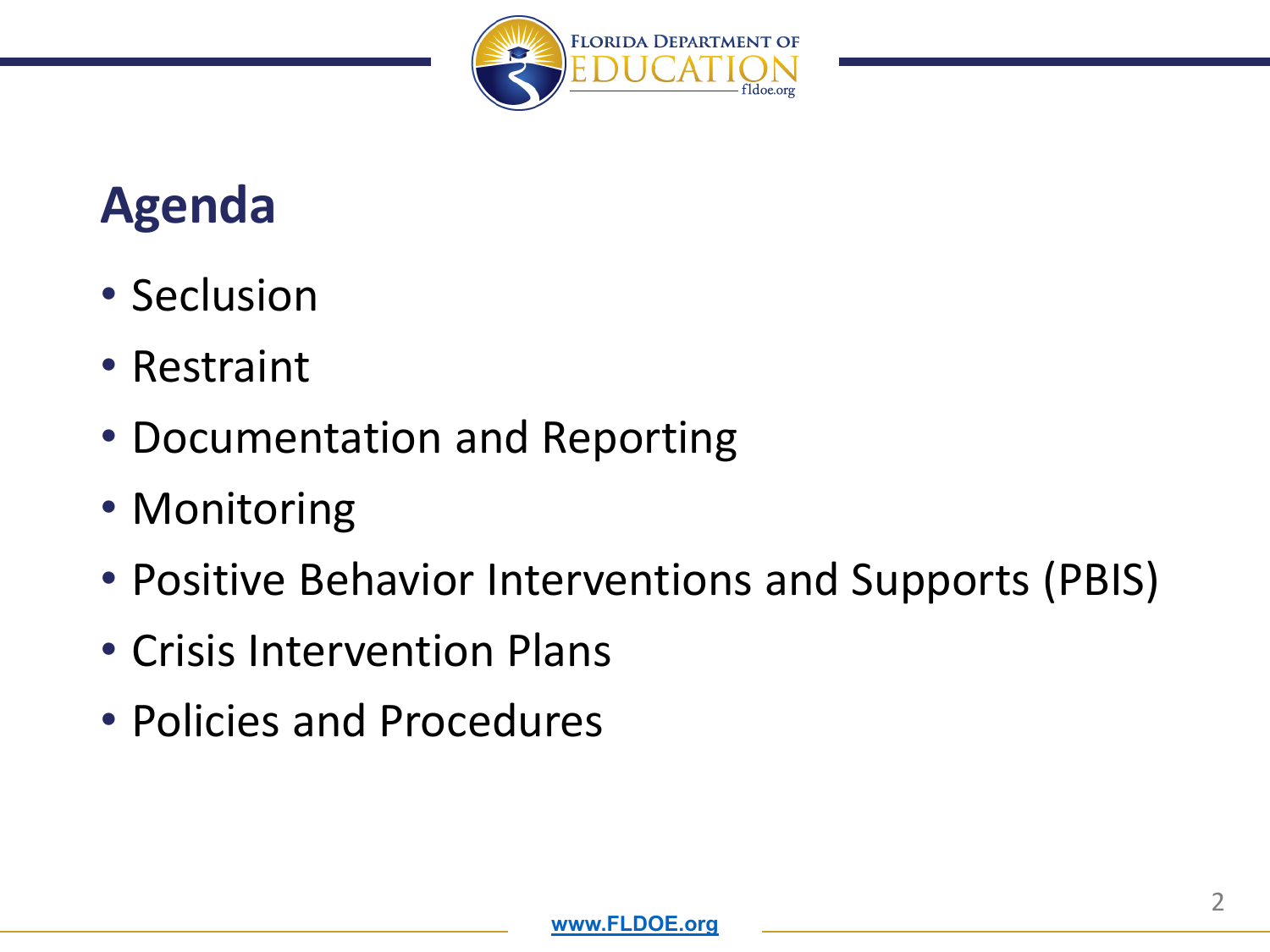

# **Seclusion**

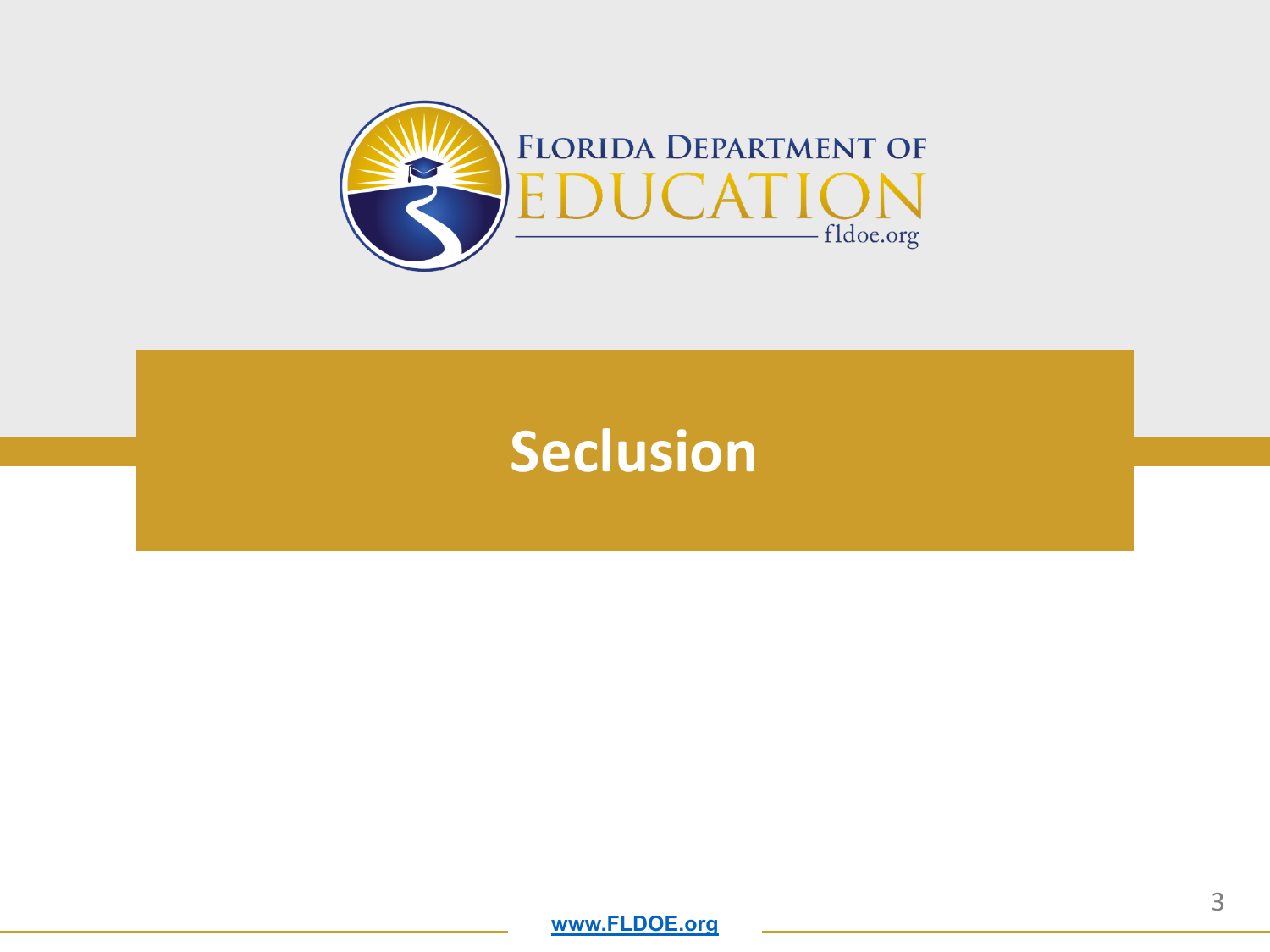

# **Are there any restrictions regarding the use of seclusion?**

- Yes.
- [Section 1003.573, Florida Statutes](https://m.flsenate.gov/statutes/1003.573), expressly prohibits the use of seclusion in all school districts.
- Seclusions must be reported if one occurs.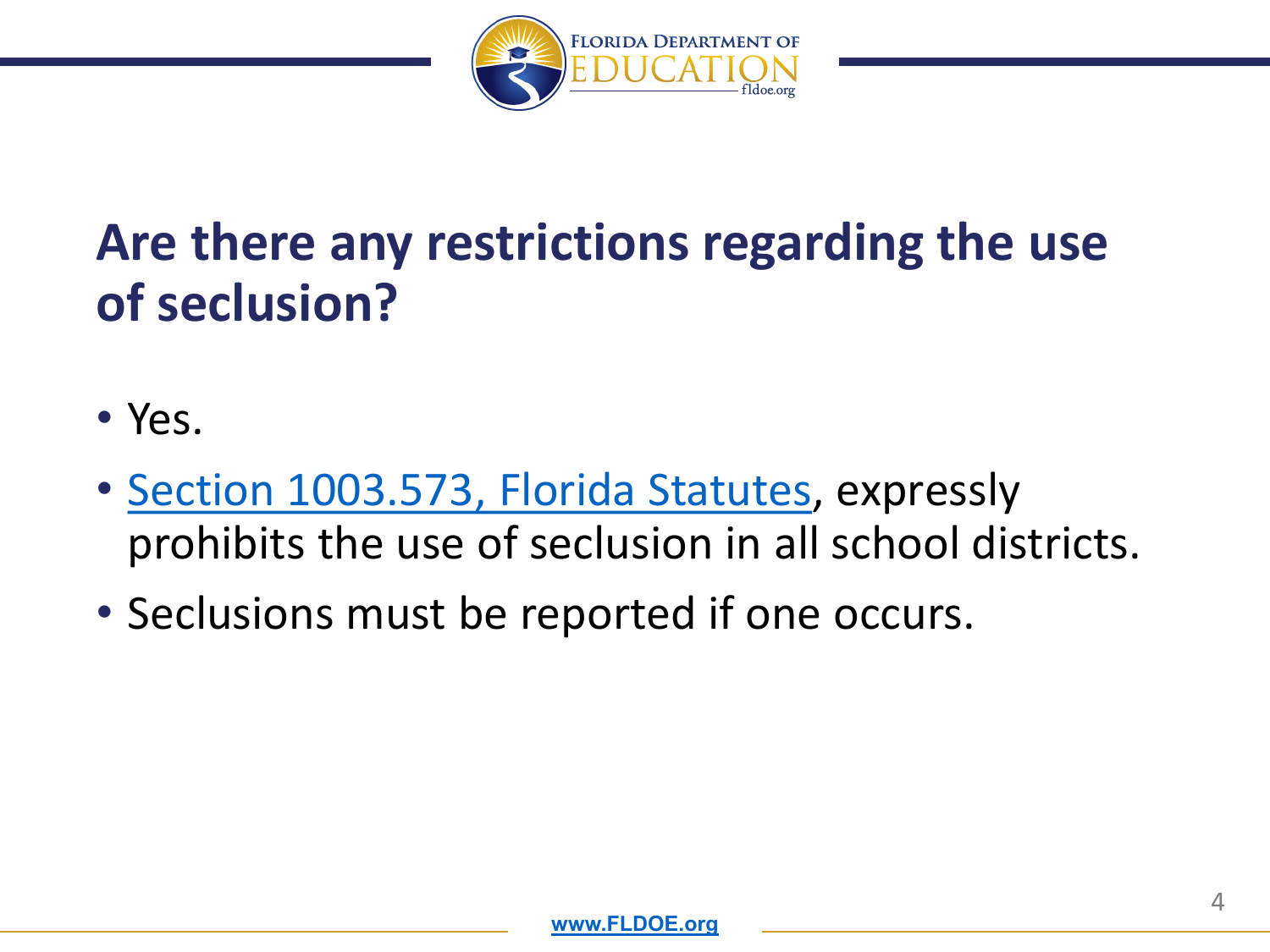

#### **Restraint**

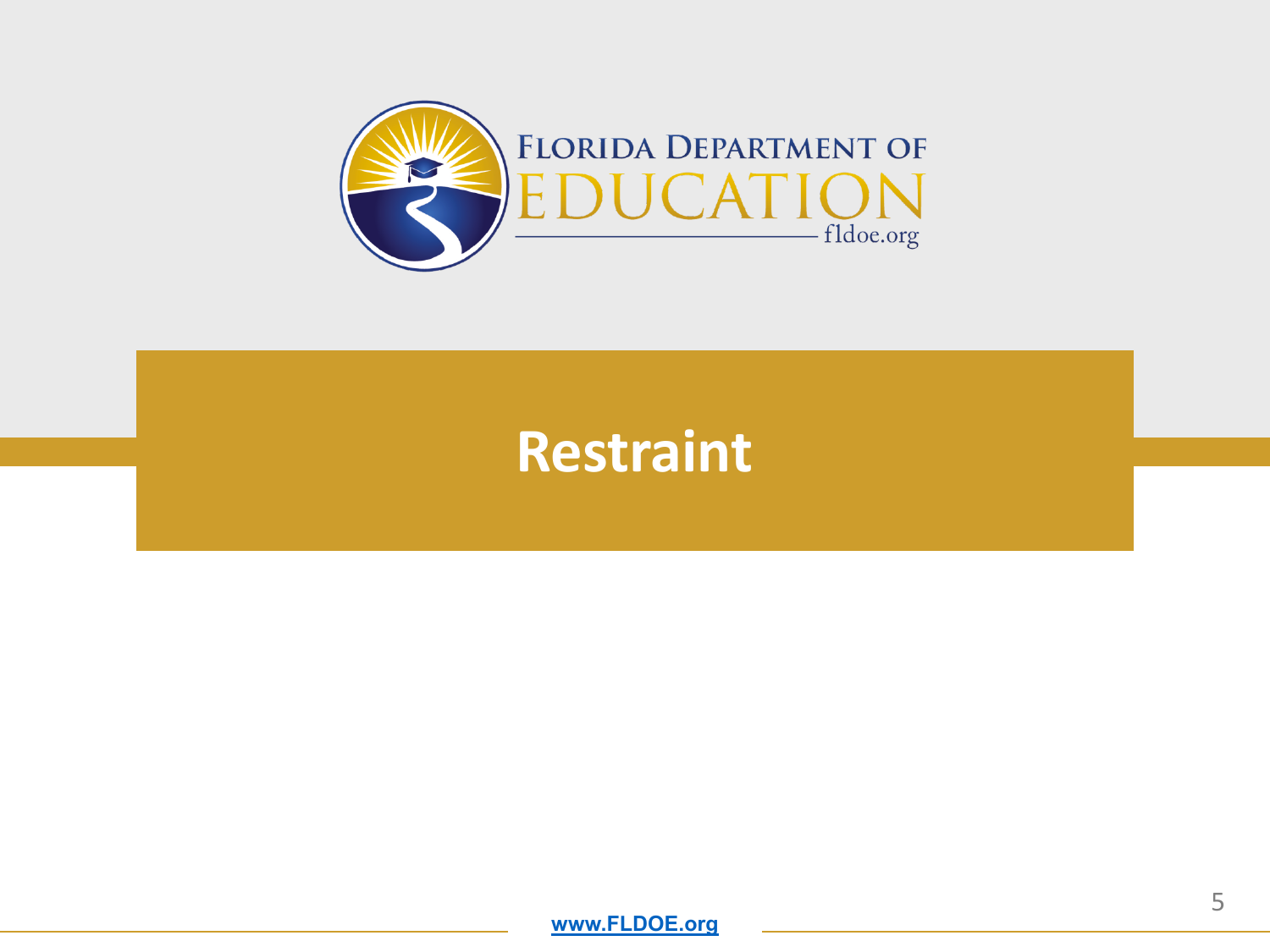

# **What are the circumstances when a restraint might be used with students with disabilities?**

Circumstances include:

- Exhausting all positive behavior interventions and supports
- When there is risk of imminent risk of serious injury

# **What type of restraints are excluded?**

"Techniques or devices such as straight jackets, zip ties, handcuffs, or tie downs may not be used in ways that may obstruct or restrict breathing or blood flow or that place a student in a face-down position with the student's hands restrained behind the student's back."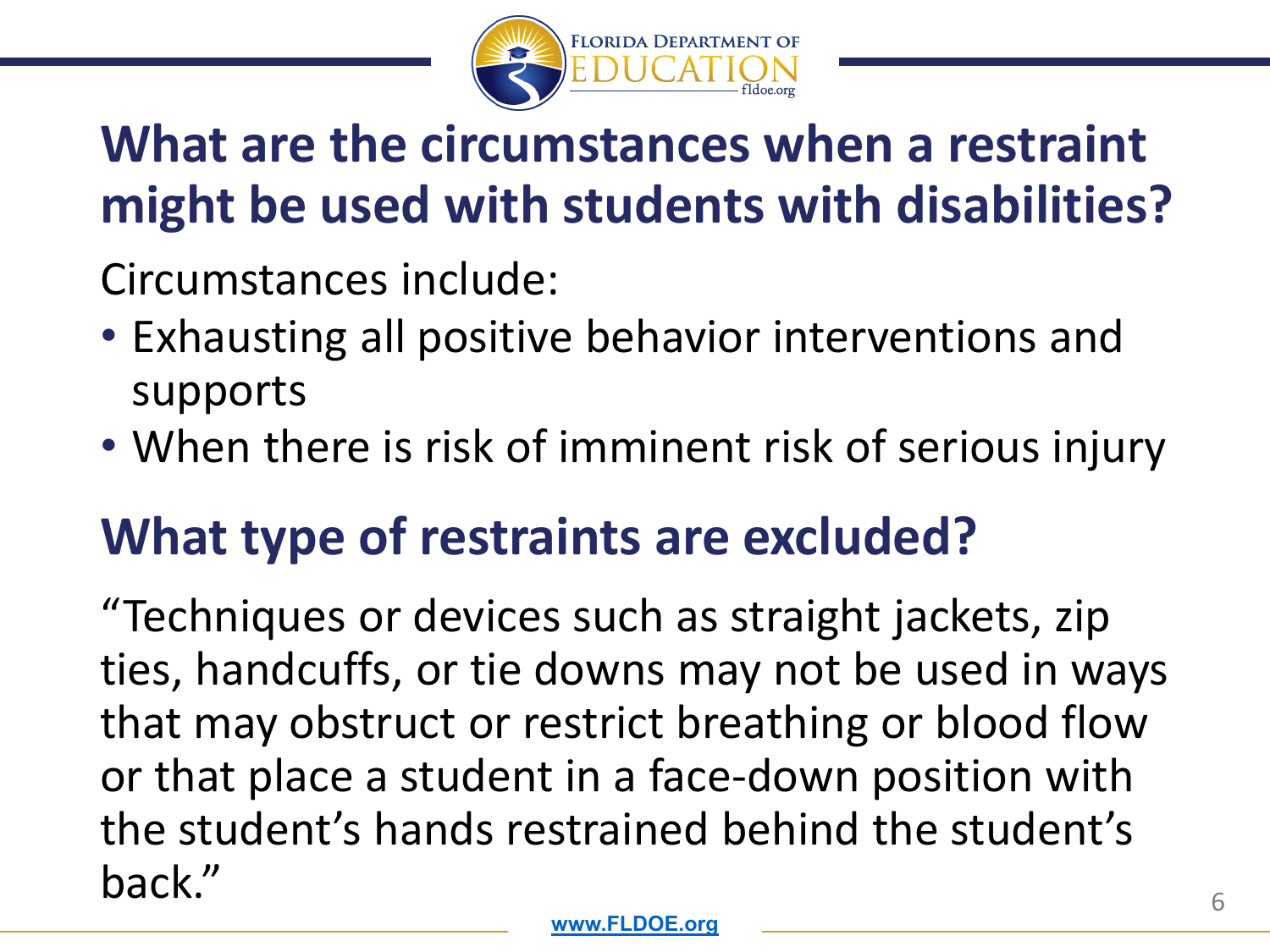

## **Documentation and Reporting**

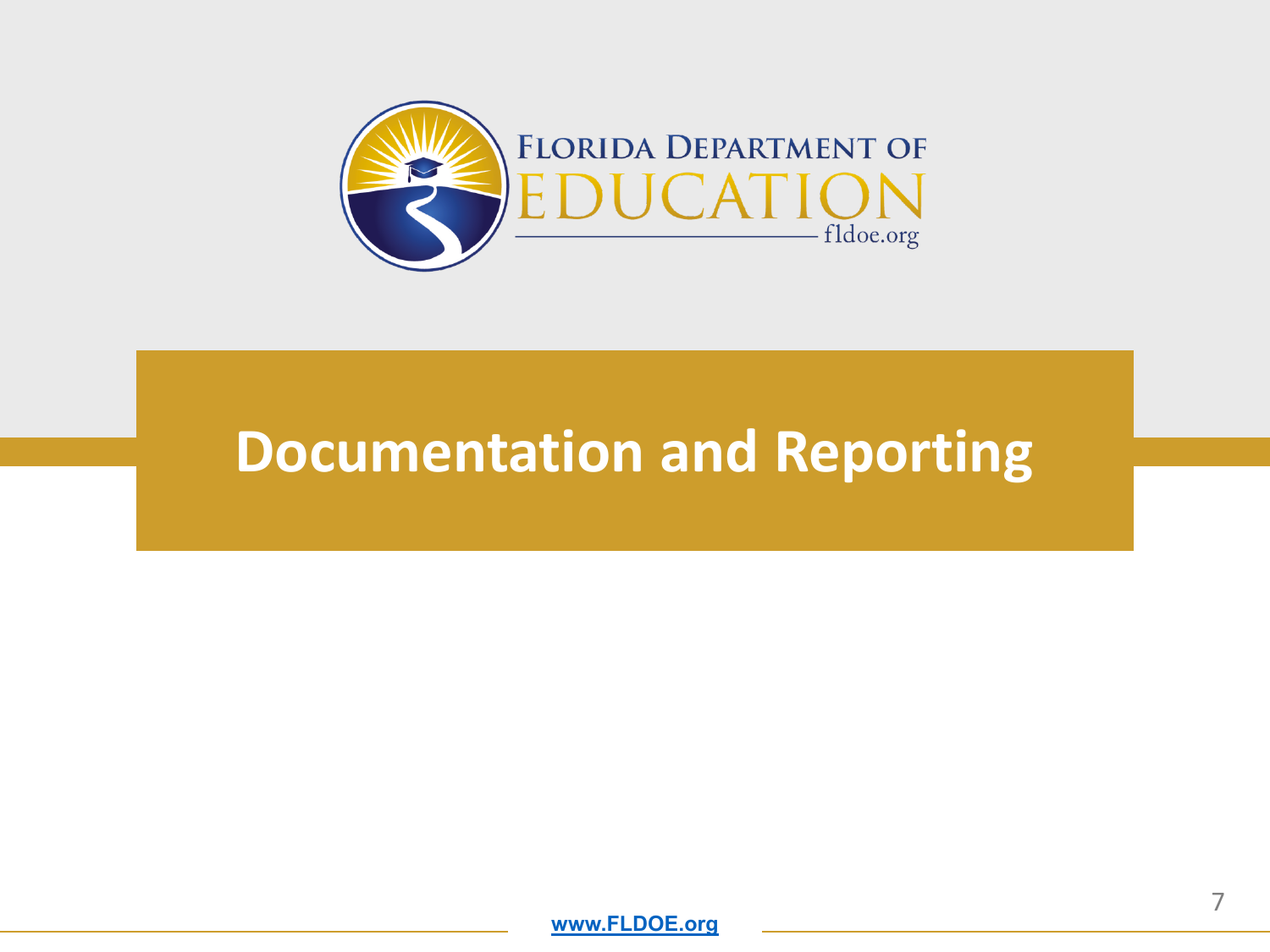

# **When and how should a school notify the parent or guardian each time a restraint is used?**

#### **Same day notification:**

- Notification must be in writing and be provided **before the end of the school day**.
- Reasonable efforts must also be taken to notify the parent or guardian by telephone or email, or both, and must be documented.
- The school must obtain and keep the records of the parent's or guardian's signed acknowledgement that they were notified of their child's restraint.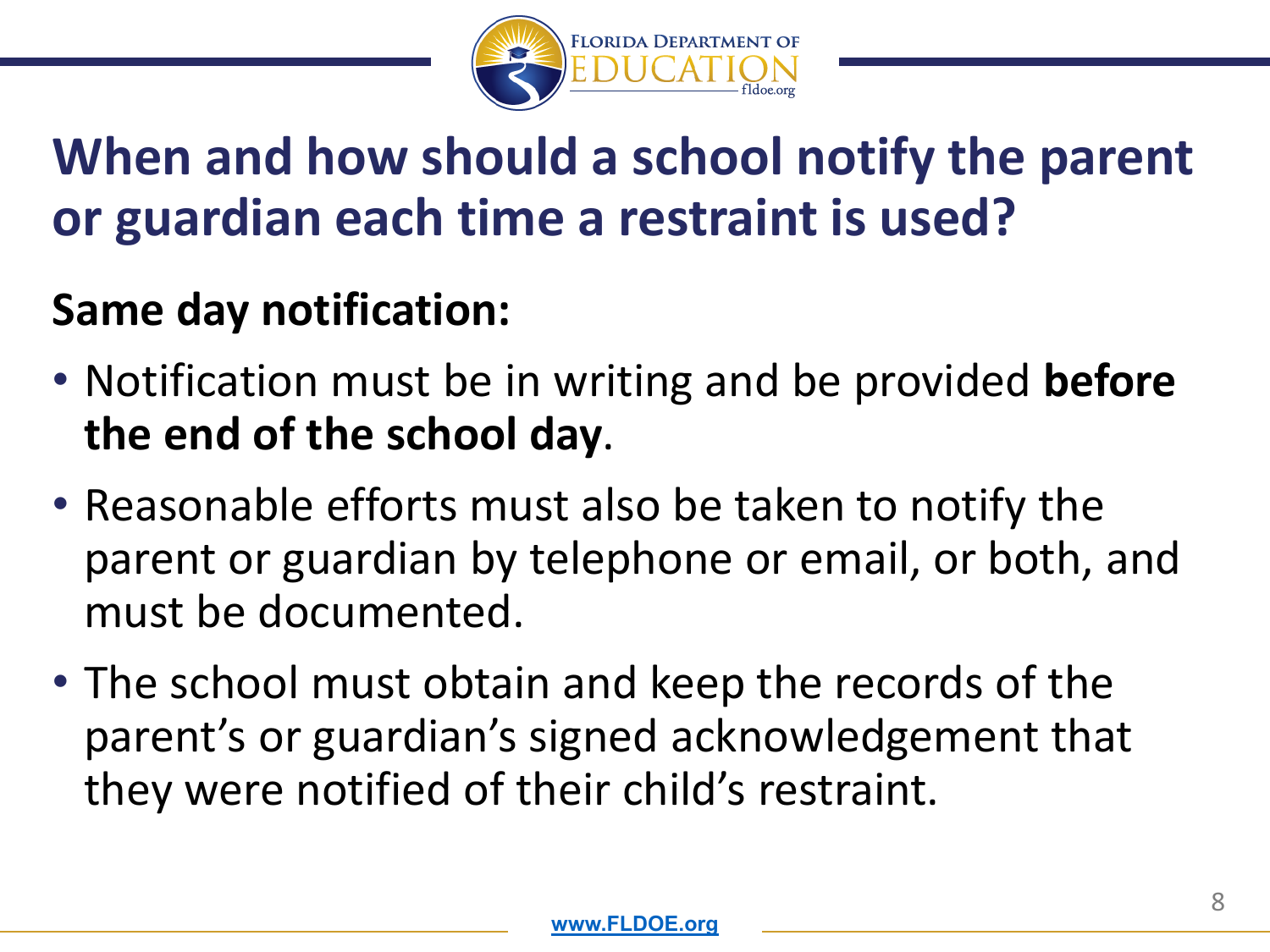

#### **What are the documenting and reporting requirements when a restraint is used?**

Schools are required to prepare an incident report within 24 hours after the student is released or if the student's release occurs on a day before the school closes for the weekend, a holiday, or another reason, the incident report must be completed by the end of the school day on the day the school reopens; the following must be included in the incident report:

- The student's name, age, grade, ethnicity and disability
- The date, time and duration
- The location
- Type of restraint
- Name of person using or assisting in the restraint and the date the person was last trained in the use of positive behavior interventions and supports
- The name of any non student present
- **A description of the incident WWW.FLDOE.org**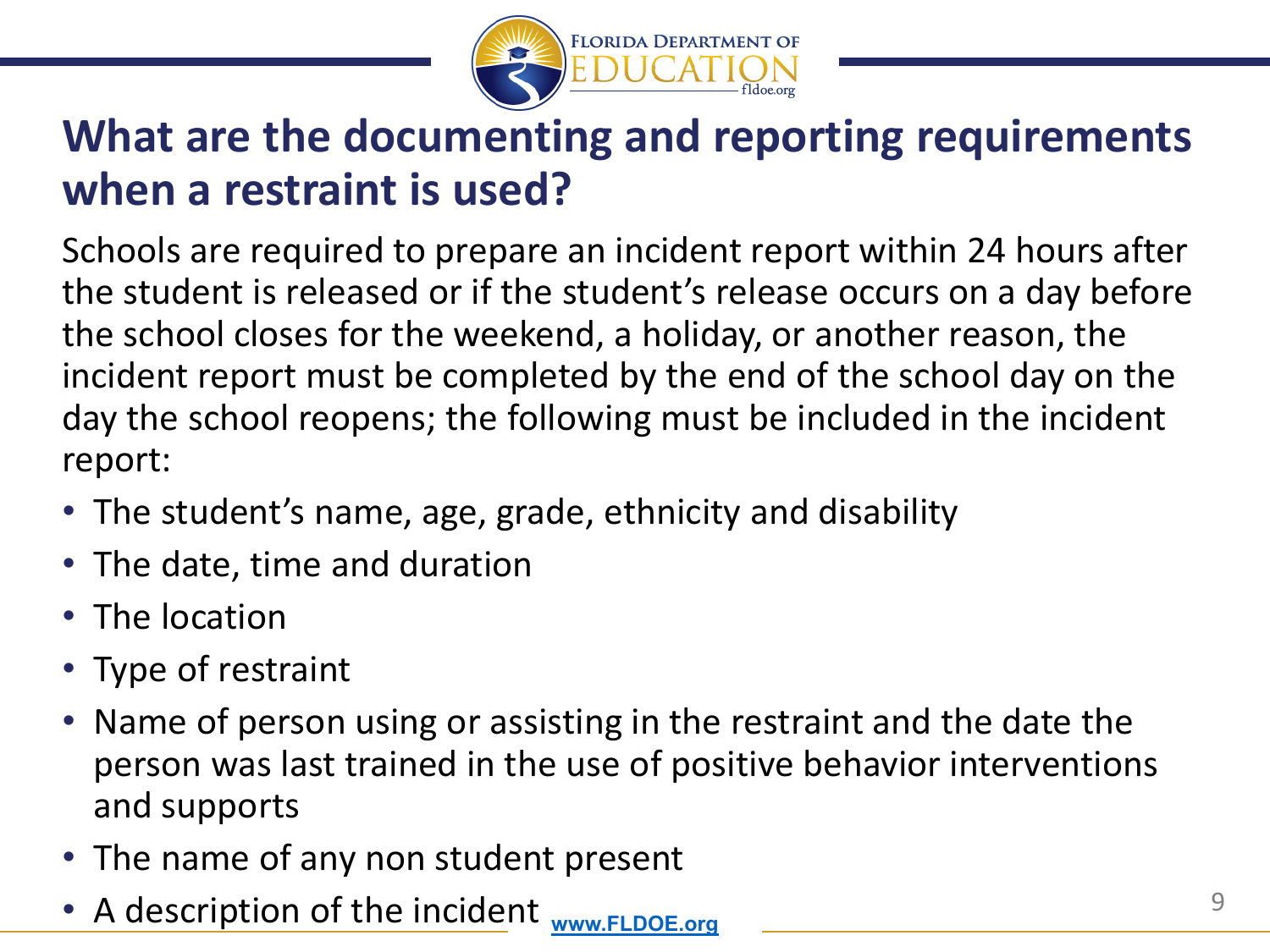

# **A description of the incident includes:**

- The context in which the restraint occurred
- The student's behavior leading up to and precipitating the decision to use restraint, including an indication as to why there was an imminent risk of serious injury to the student or others
- The positive behavior interventions and supports used to prevent and deescalate the behavior
- What occurred with the student immediately after the termination of the restraint
- Any injuries, visible marks, or possible medical emergencies that may have occurred during the restraint, documented according to district policies
- Evidence of steps taken to notify the student's parent or guardian
- 10 • The date the crisis intervention plan was last reviewed and whether changes were recommended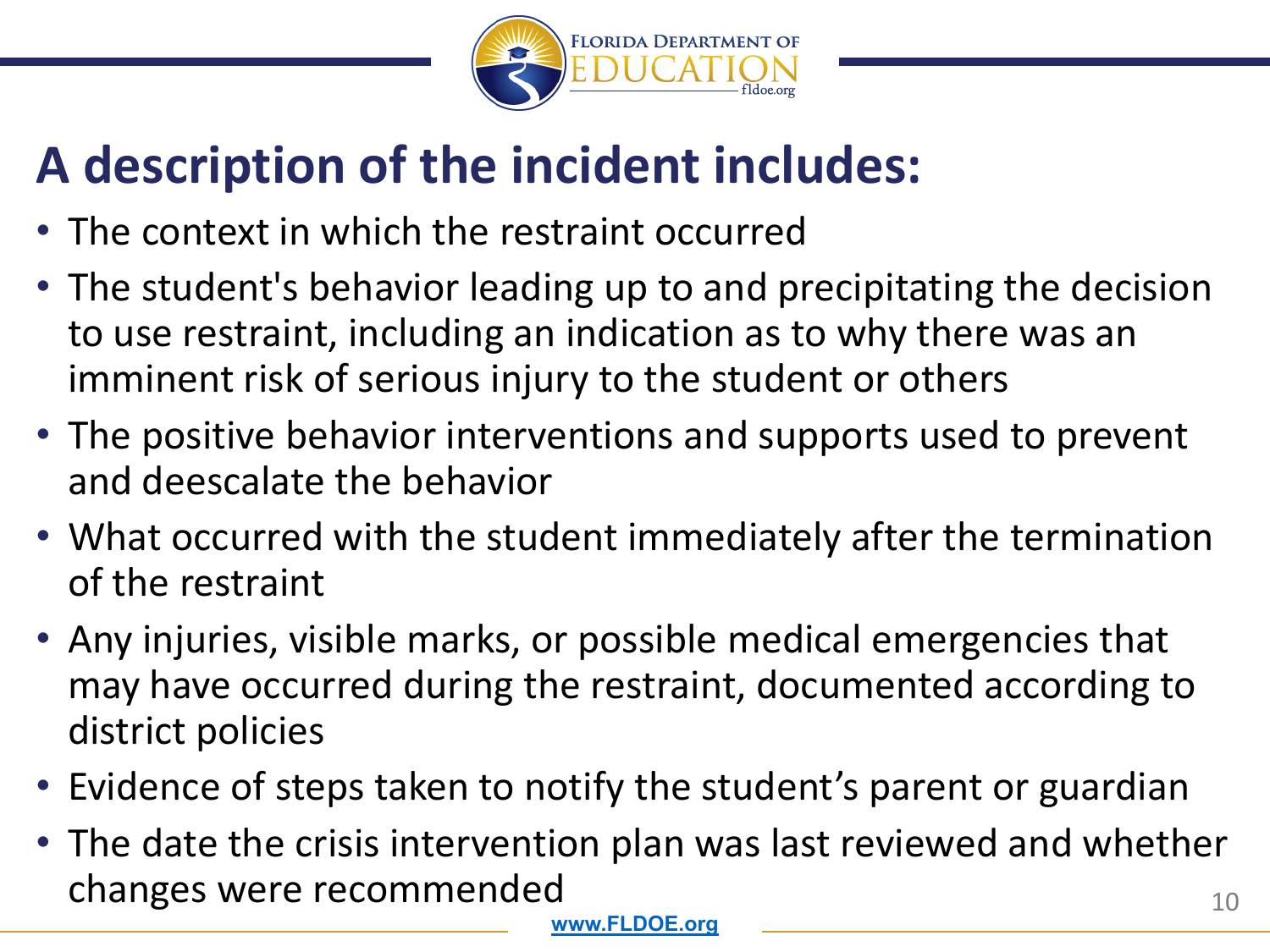

# **When and how should a school provide the parent or guardian with an incident report after restraint is used?**

#### **Within three school days:**

- A school shall provide the parent or guardian with the **completed incident report** in writing by mail within three (3) school days after a restraint.
- The school must obtain and keep the records of the parent's or guardian's signed acknowledgement that they were notified of their child's restraint.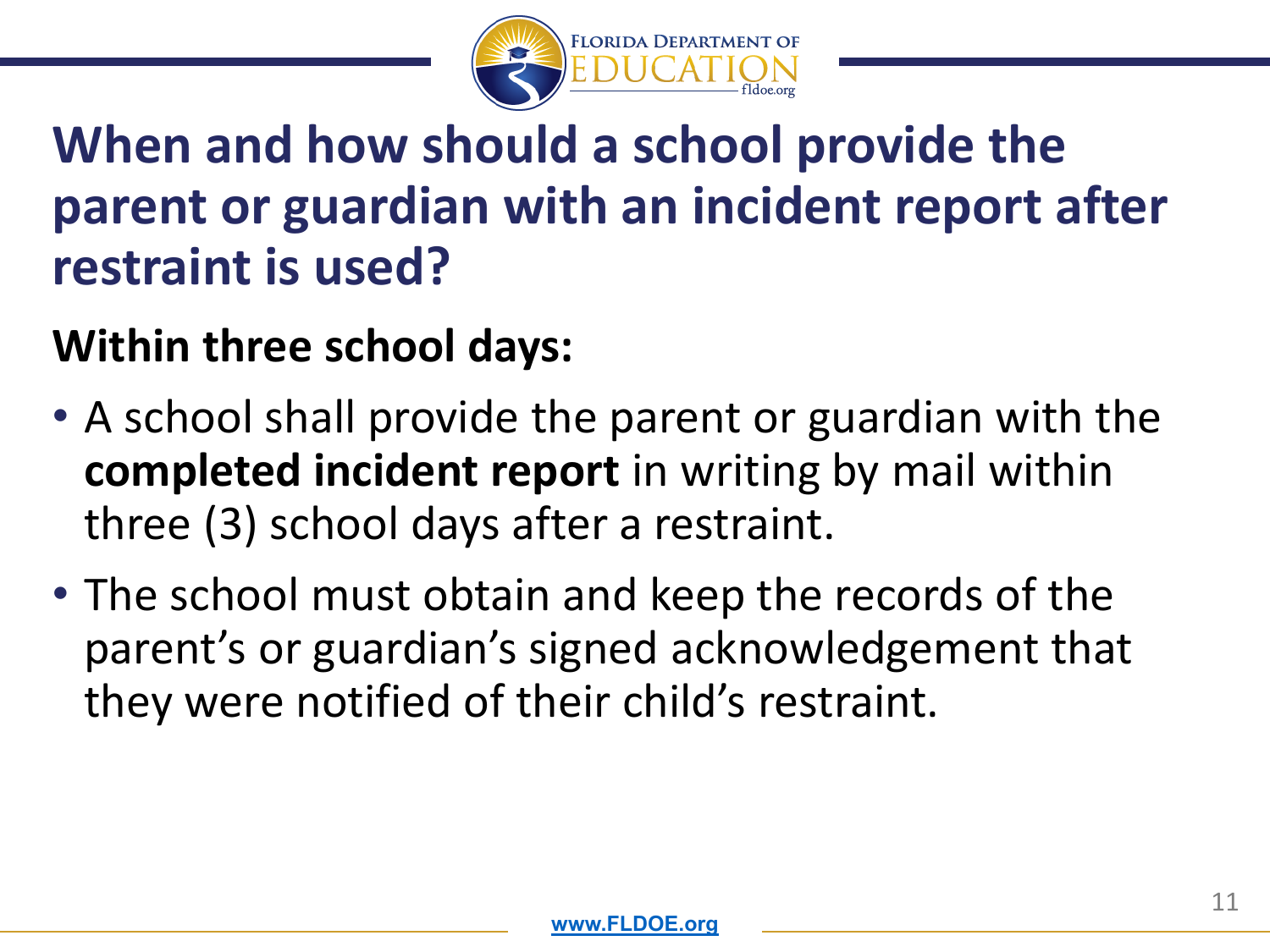

# **Are School Resource Officers (SROs) or other law enforcement excluded from reporting?**

- No.
- The requirements in s. 1003.573, F.S., do not exclude any specific personnel from the reporting requirements.
- When an SRO or other law enforcement restrains a student with a disability, such an incident must be reported in the BESE restraint reporting system, including:
	- School property;
	- School event; and
	- School transportation.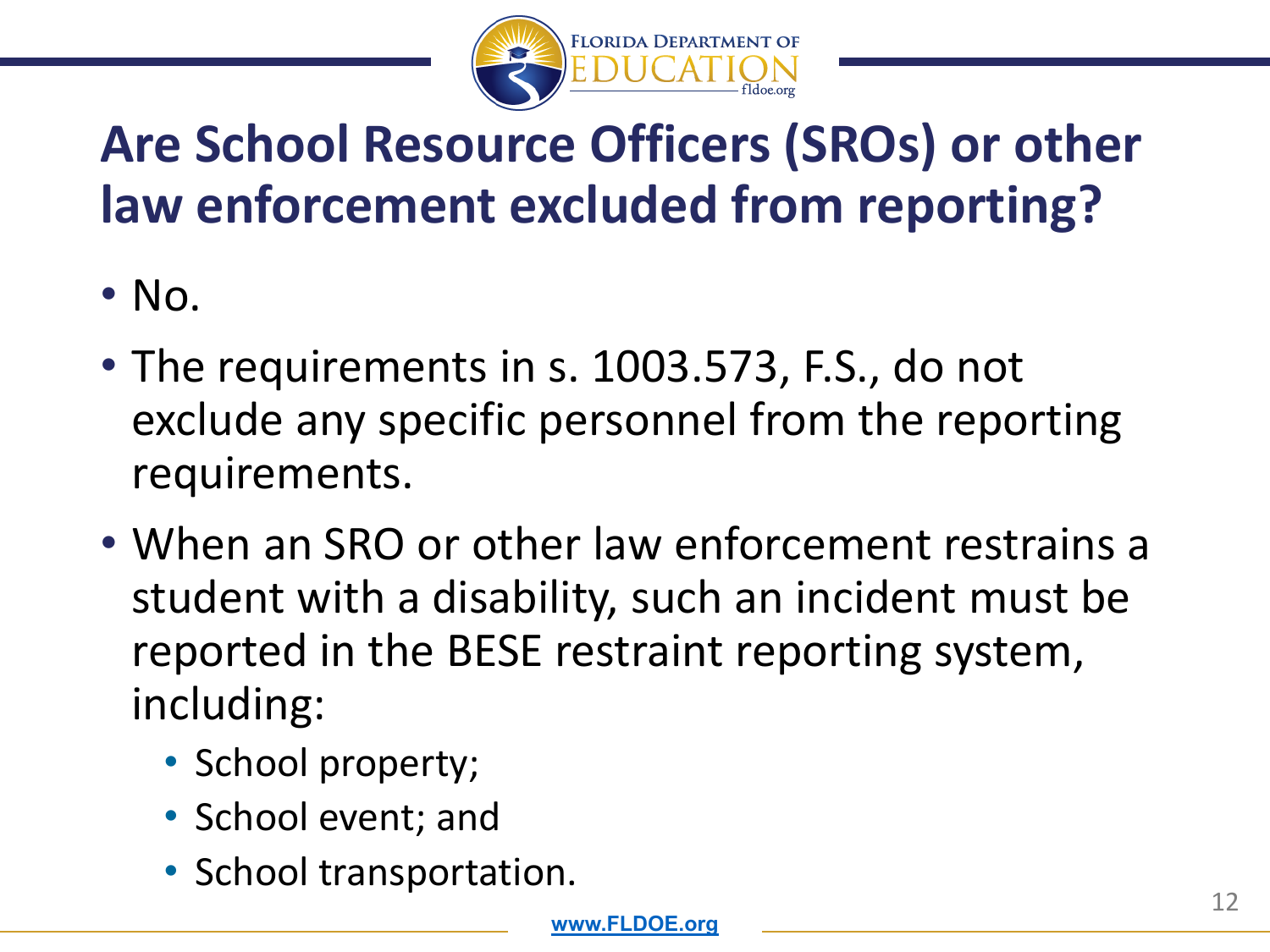

# **When does reporting for an SRO or other law enforcement officer stop?**

Reporting stops when:

- The SRO or other law enforcement releases the student from the restraint.
- When the SRO or other law enforcement place the student under arrest.

# **Is it a mechanical restraint when an SRO or other law enforcement handcuffs a student?**

Yes. If an SRO or other law enforcement restrains a student using a device, it must be reported as a mechanical restraint in the BESE restraint reporting system.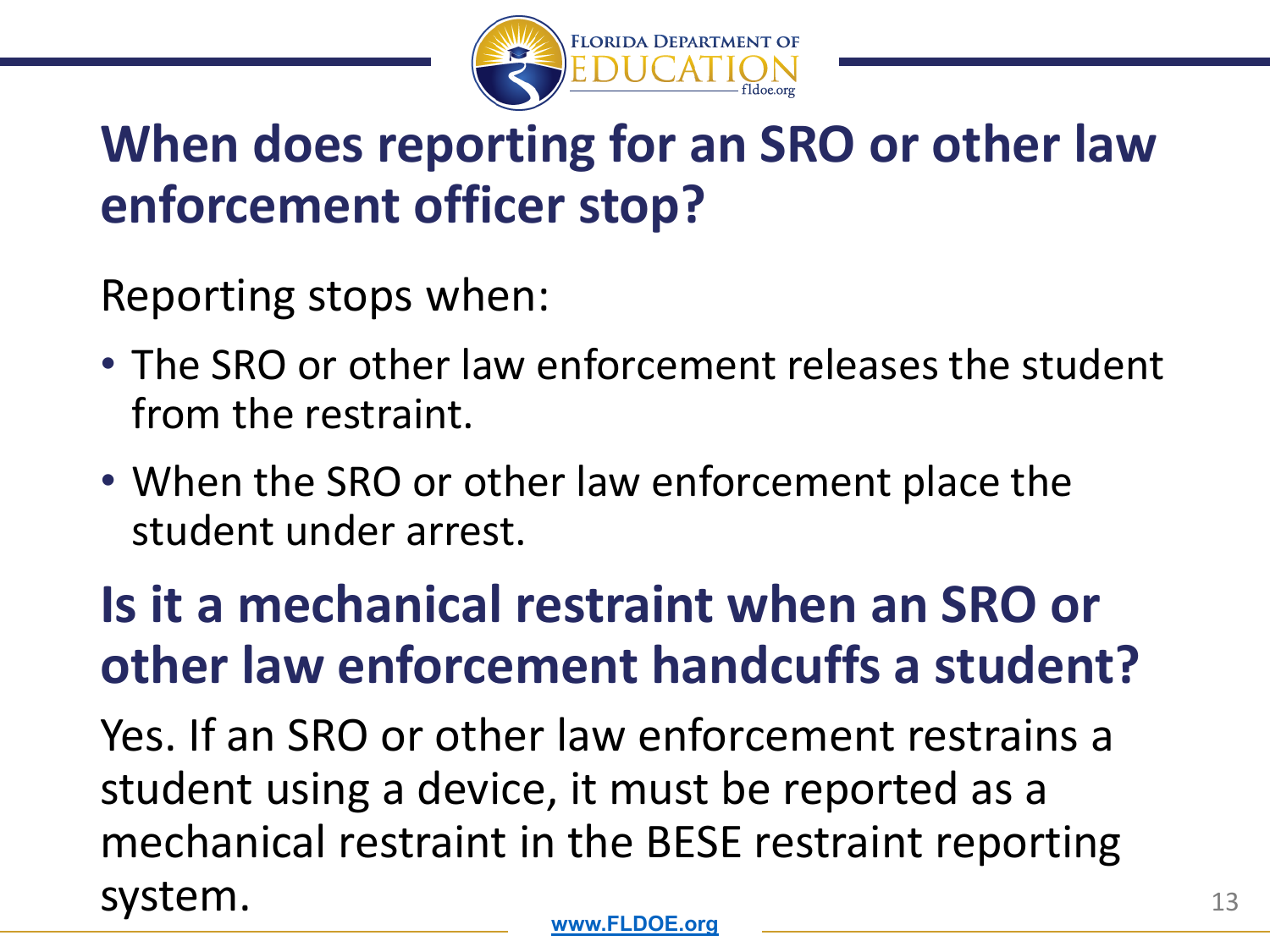

# **Are students who are receiving ESE services in Prekindergarten excluded from documenting, reporting and monitoring?**

- $\cdot$  No.
- [Rule 6A-6.03028, Florida Administrative Code,](https://www.flrules.org/gateway/ruleNo.asp?id=6A-6.03028) states, "(1) Entitlement to FAPE. All students with disabilities aged three (3) through twenty-one (21) residing in the state have the right to FAPE…"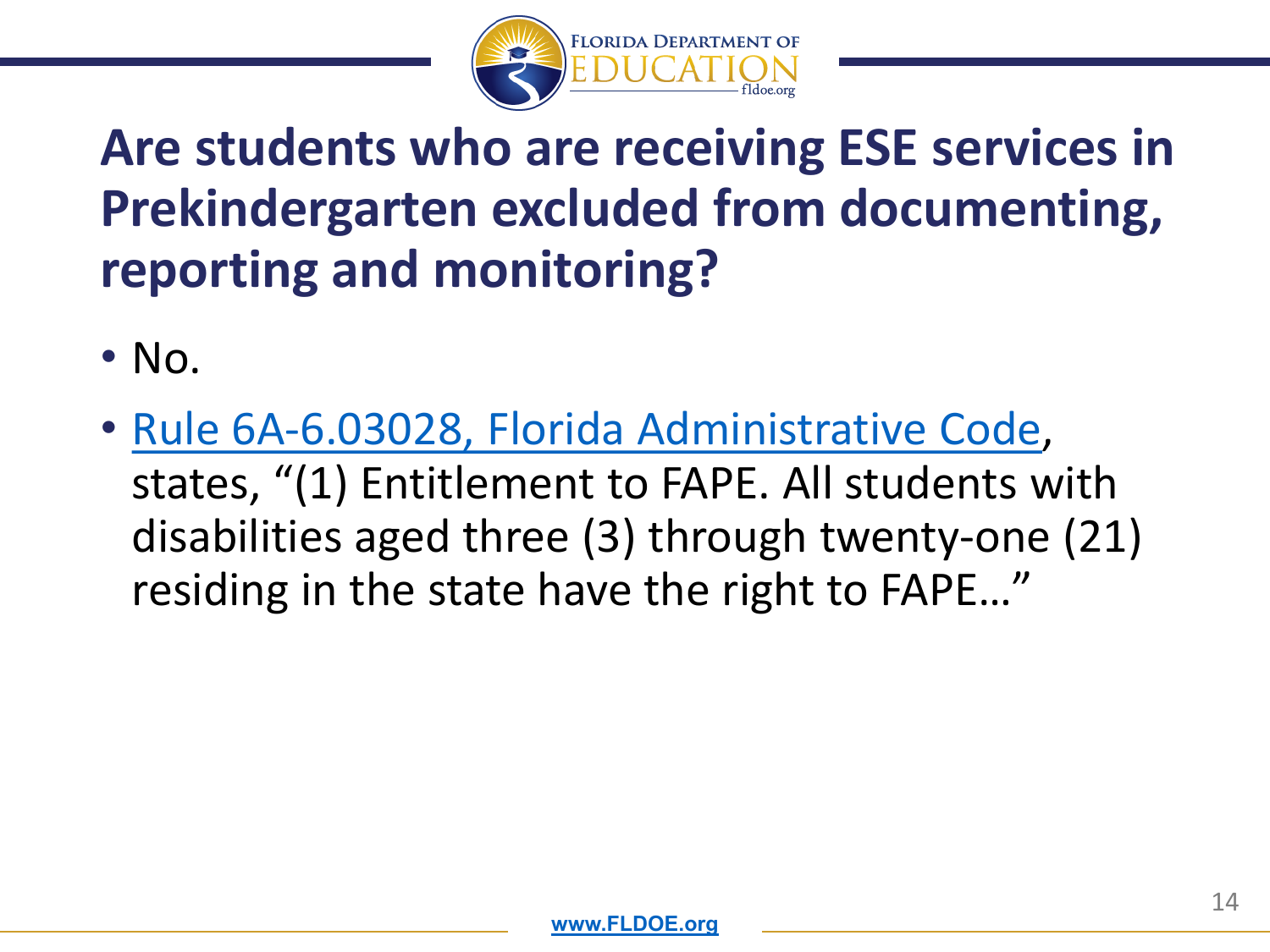

# **Are students in the Department of Juvenile Justice (DJJ) excluded from documenting, reporting and monitoring?**

- No. Title 34, section 300.2, Code of Federal Regulations, Applicability of this part to State and local agencies.
- (1) Apply to all political subdivisions of the State that are involved in the education of children with disabilities, including:
- (iv) State and local juvenile and adult correctional facilities
- The United States of the Department of Education (USED) requires recipients of federal funds to report restraint and seclusion data.
- DJJ is explicitly included in the federal reporting requirements.
- DJJ should report any incidents of restraint and seclusion that occurred during educational time, regardless of who performs the restraint or seclusion.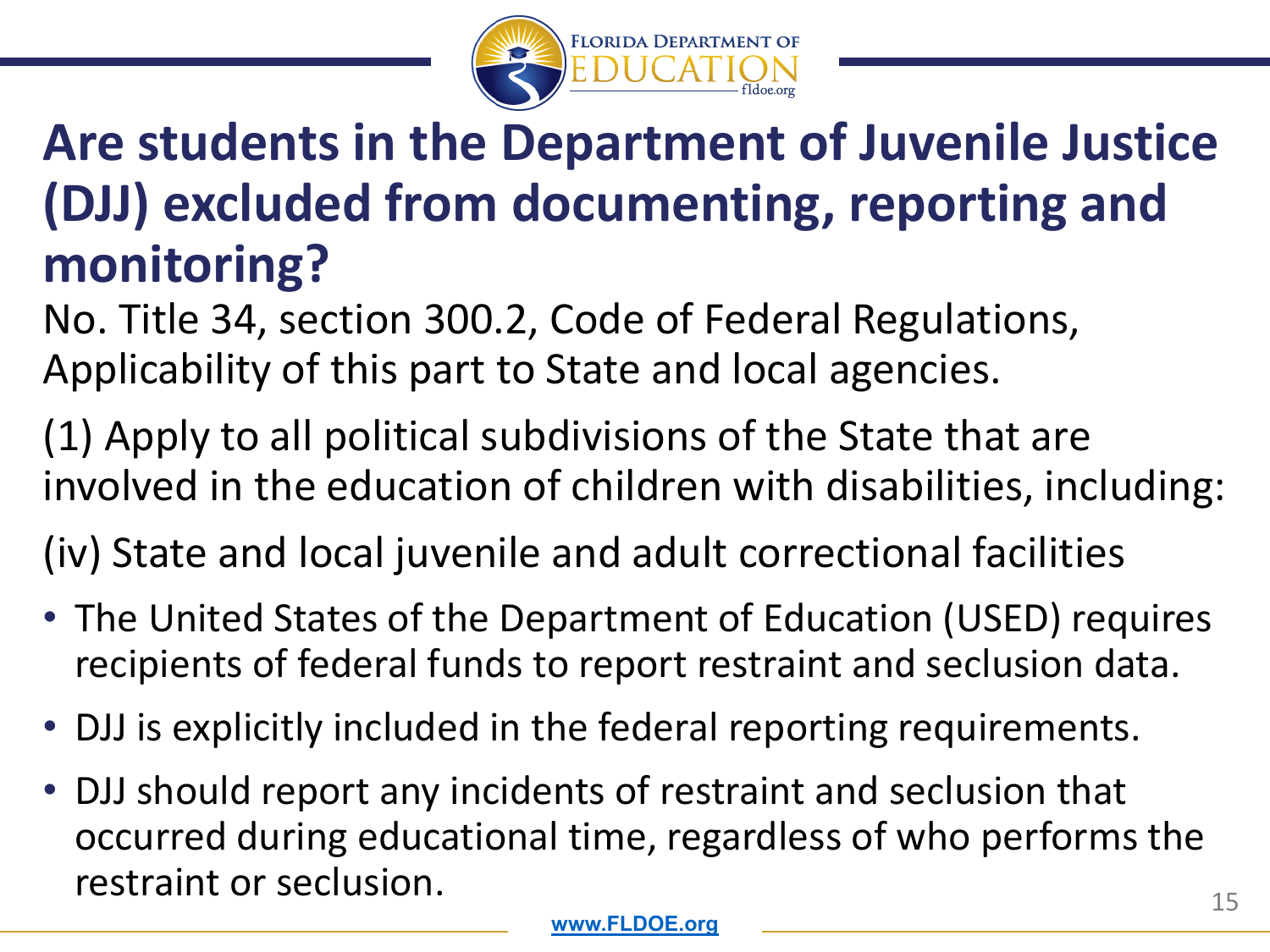

# **Are students in the Florida Department of Corrections excluded from documenting, reporting and monitoring?**

- $\cdot$  No.
- 34 C.F.R. § 300.2
- All occurrences of restraint or seclusion must be reported.
- A student charged with or convicted of a crime does not diminish his or her substantive rights or the procedural safeguards and remedies.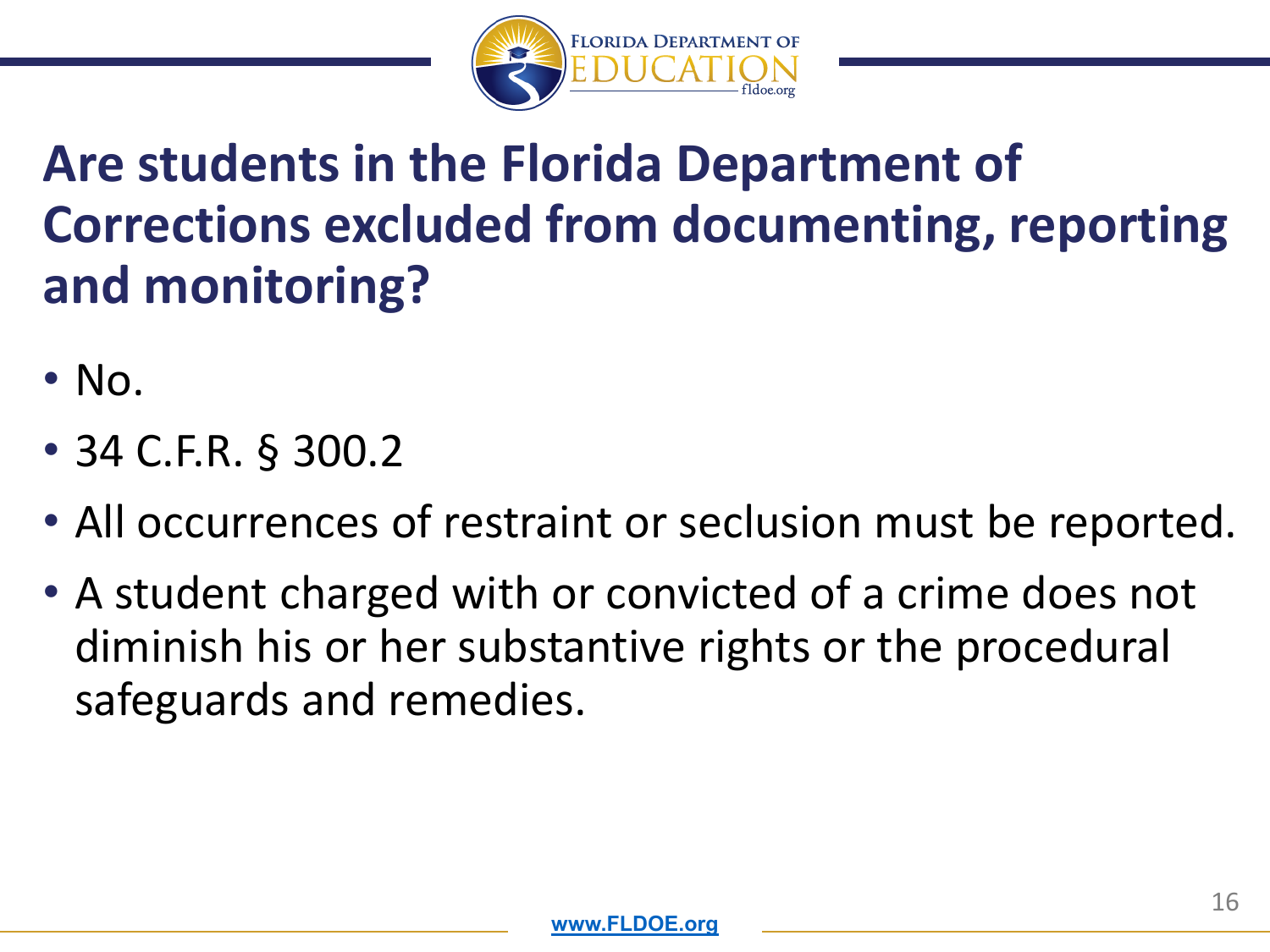

# **34 C.F.R. § 300.102, Limitation—exception to FAPE for certain ages**

[\(a\)](https://sites.ed.gov/idea/regs/b/b/300.102/a) General. The obligation to make FAPE available to all children with disabilities does not apply with respect to the following:

#### [\(2\)](https://sites.ed.gov/idea/regs/b/b/300.102/a/2)

[\(i\)](https://sites.ed.gov/idea/regs/b/b/300.102/a/2/i) Children aged 18 through 21 to the extent that State law does not require that special education and related services under Part B of the Act be provided to students with disabilities who, in the last educational placement prior to their incarceration in an adult correctional facility—

[\(A\)](https://sites.ed.gov/idea/regs/b/b/300.102/a/2/i/a) Were not actually identified as being a child with a disability under §300.8; and

[\(B\)](https://sites.ed.gov/idea/regs/b/b/300.102/a/2/i/b) Did not have an IEP under Part B of the Act.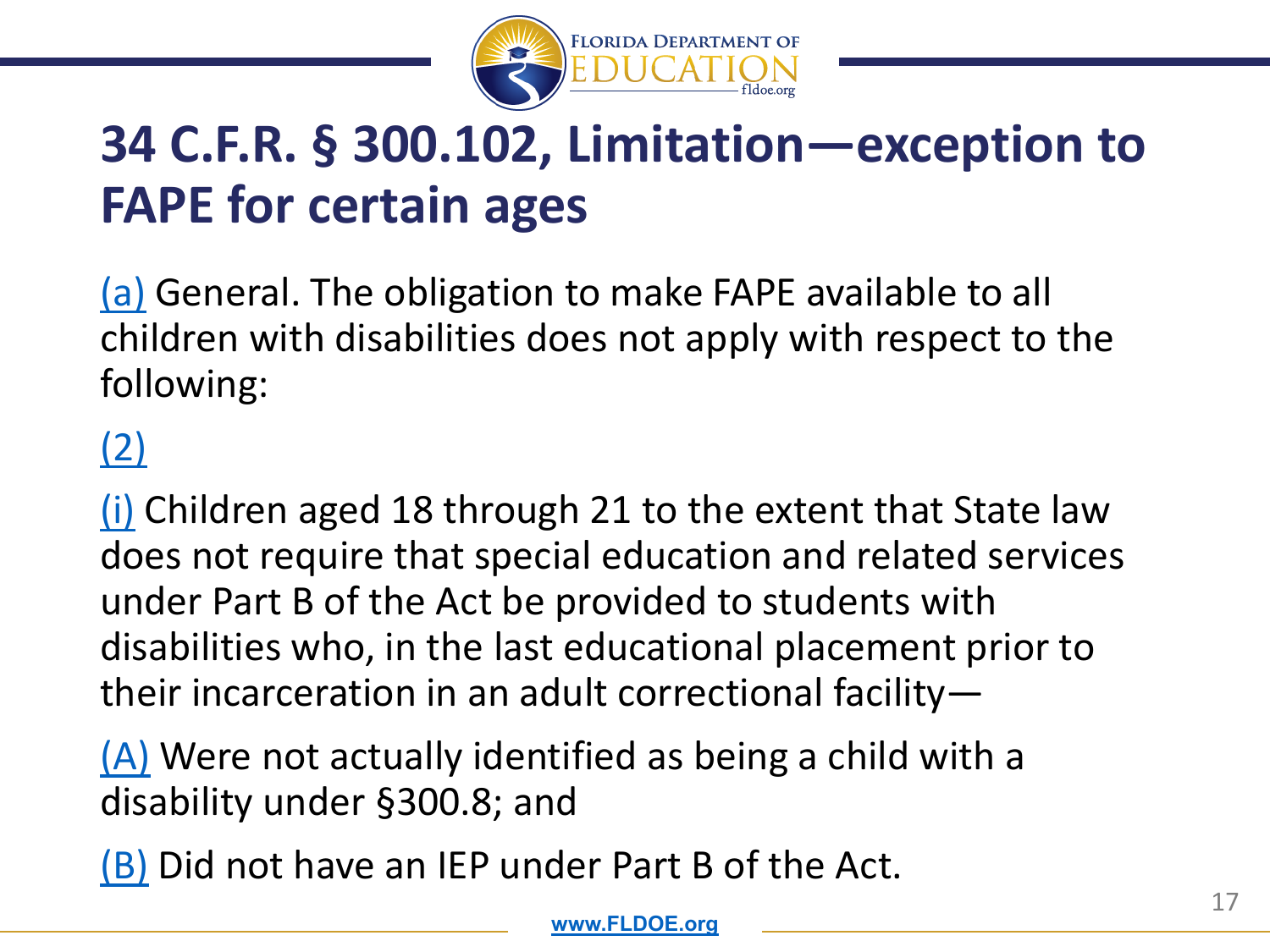

# **Do the documenting, reporting, and monitoring requirements apply to students with disabilities in a residential facility?**

- It depends.
- Rule 6A-6.0361(5)(f), Florida Administrative Code (F.A.C.), Contractual Agreements With Nonpublic Schools and Residential Facilities
	- The contents of the contract must include a, "Provision for notifying appropriate school district personnel and the parent of the use of seclusion or restraint of the student, in accordance with section 1003.573, F.S."
- Rule 6A-6.0361(6)(i), F.A.C., states, "Reporting, data collection, and monitoring the use of seclusion or restraint of the student, in accordance with section 1003.573, F.S."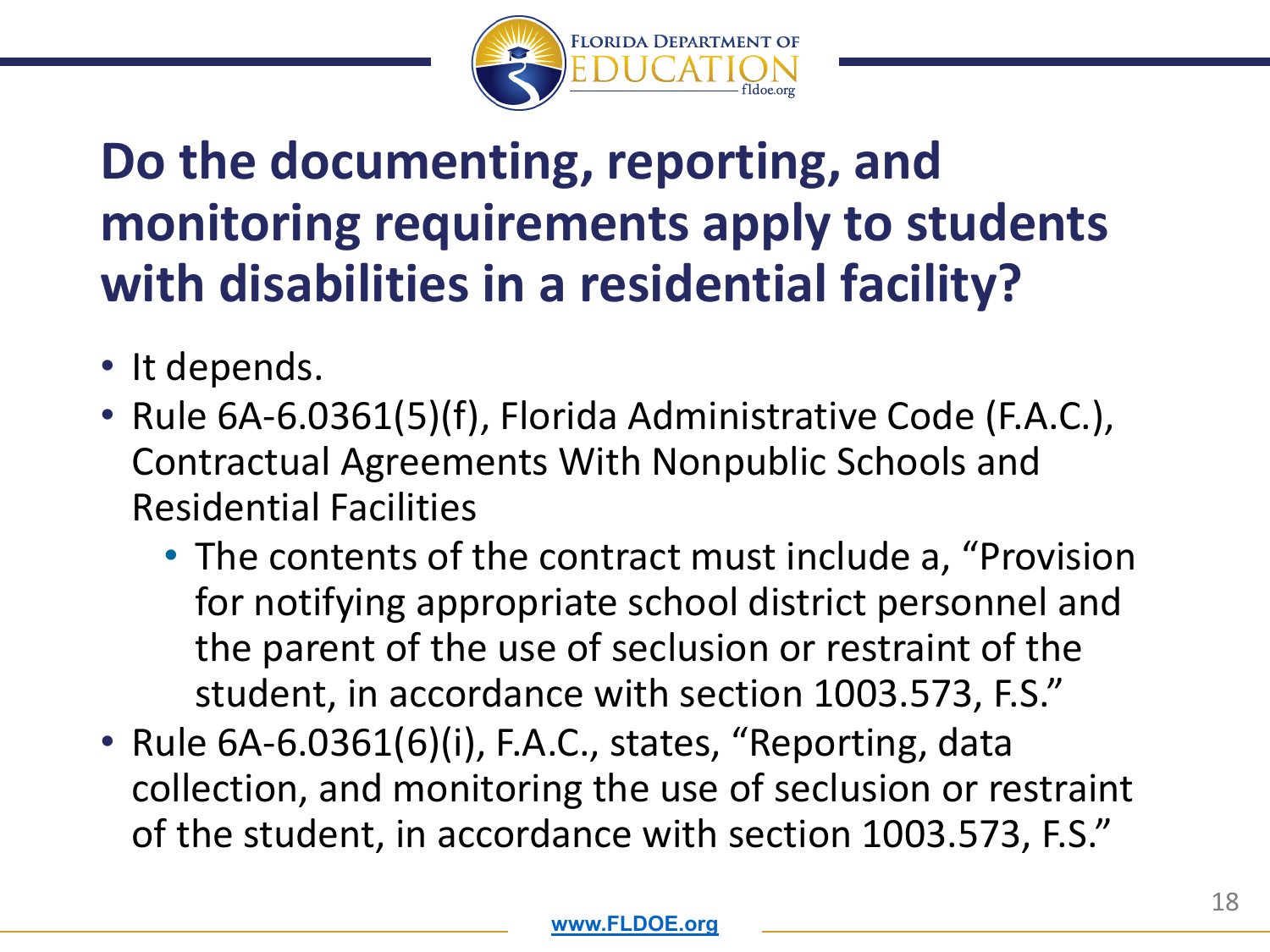

# **Are there guidelines that districts should follow when considering which personnel may implement restraint procedures?**

School personnel who have received training not associated with their employment with the school district (e.g., former corrections staff, former residential setting staff), should be trained in the specific district-approved techniques and should not apply techniques or procedures acquired elsewhere.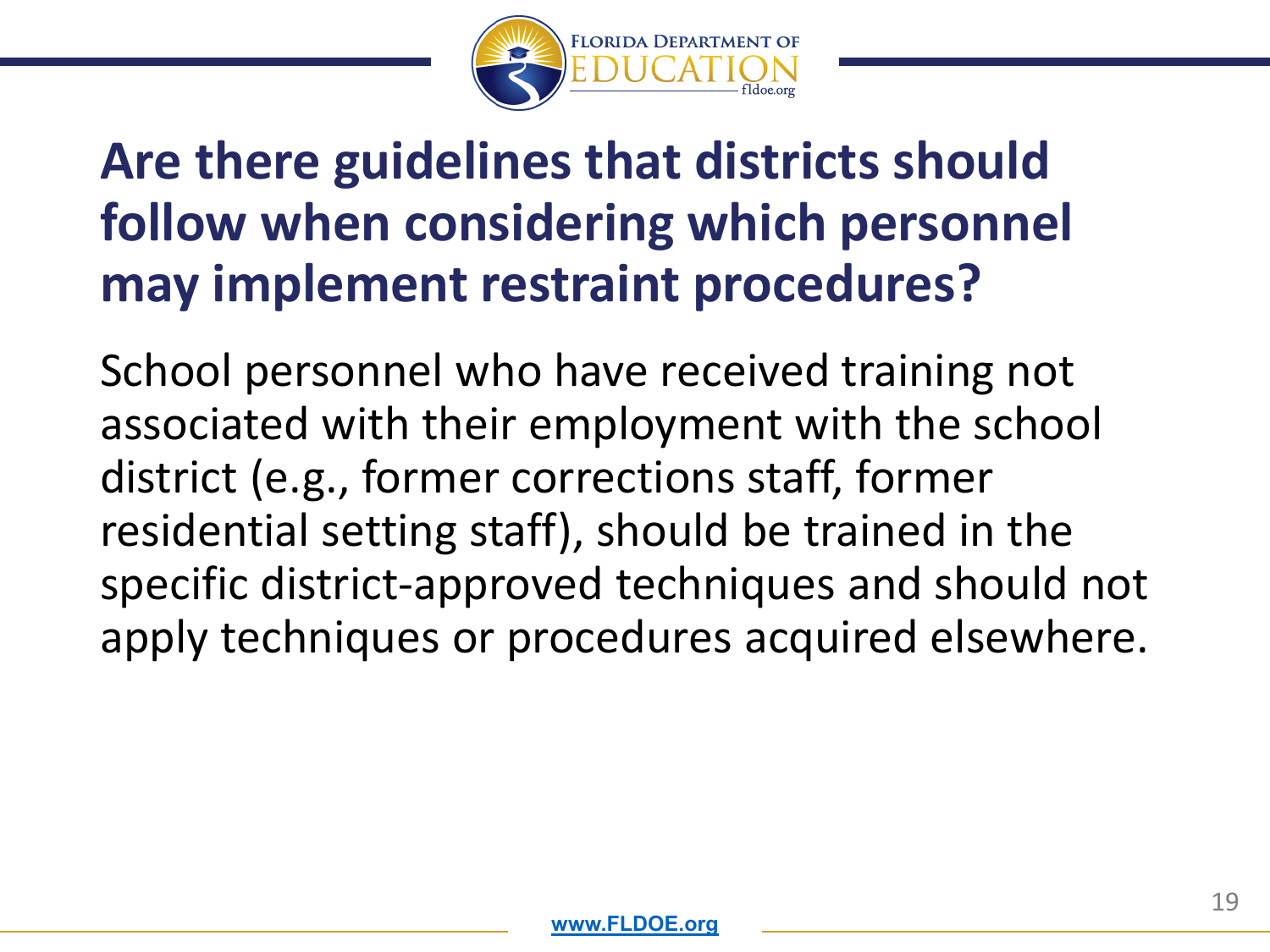

# **Monitoring**

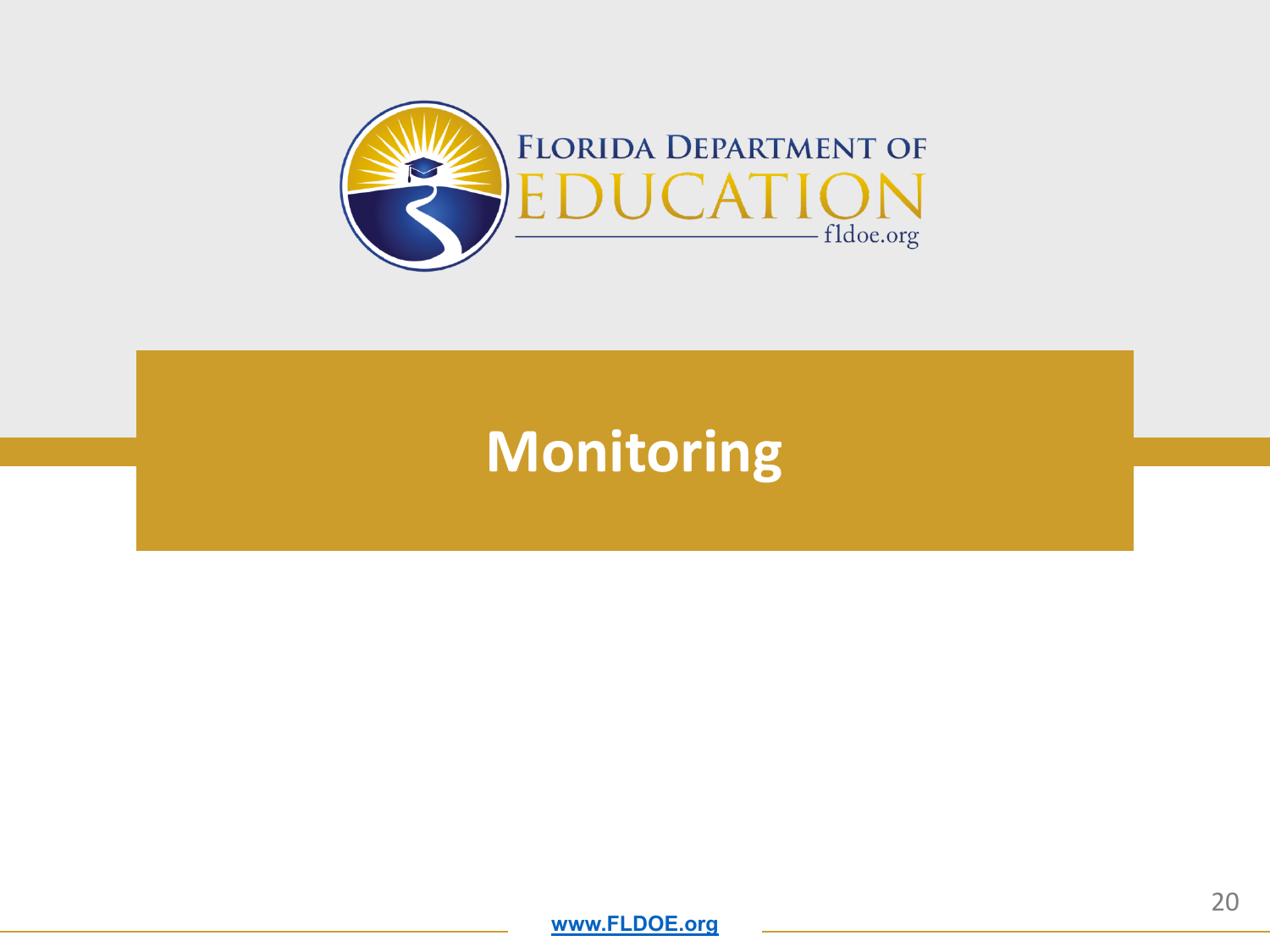

# **Who should monitor restraints?**

- The use of restraint on students must be monitored at the classroom, building, district and state levels.
- Any documentation prepared by a school must be provided to the school principal, the district director of Exceptional Student Education, and the bureau chief of the Bureau of Exceptional Student Education electronically each month that the school is in session.
- The department shall maintain aggregate data of incidents of restraint and disaggregate the data for analysis by county, school, student exceptionality, and other variables, including the type and method of restraint used. This information shall be updated monthly and made available to the public through the Florida Department of Education's website.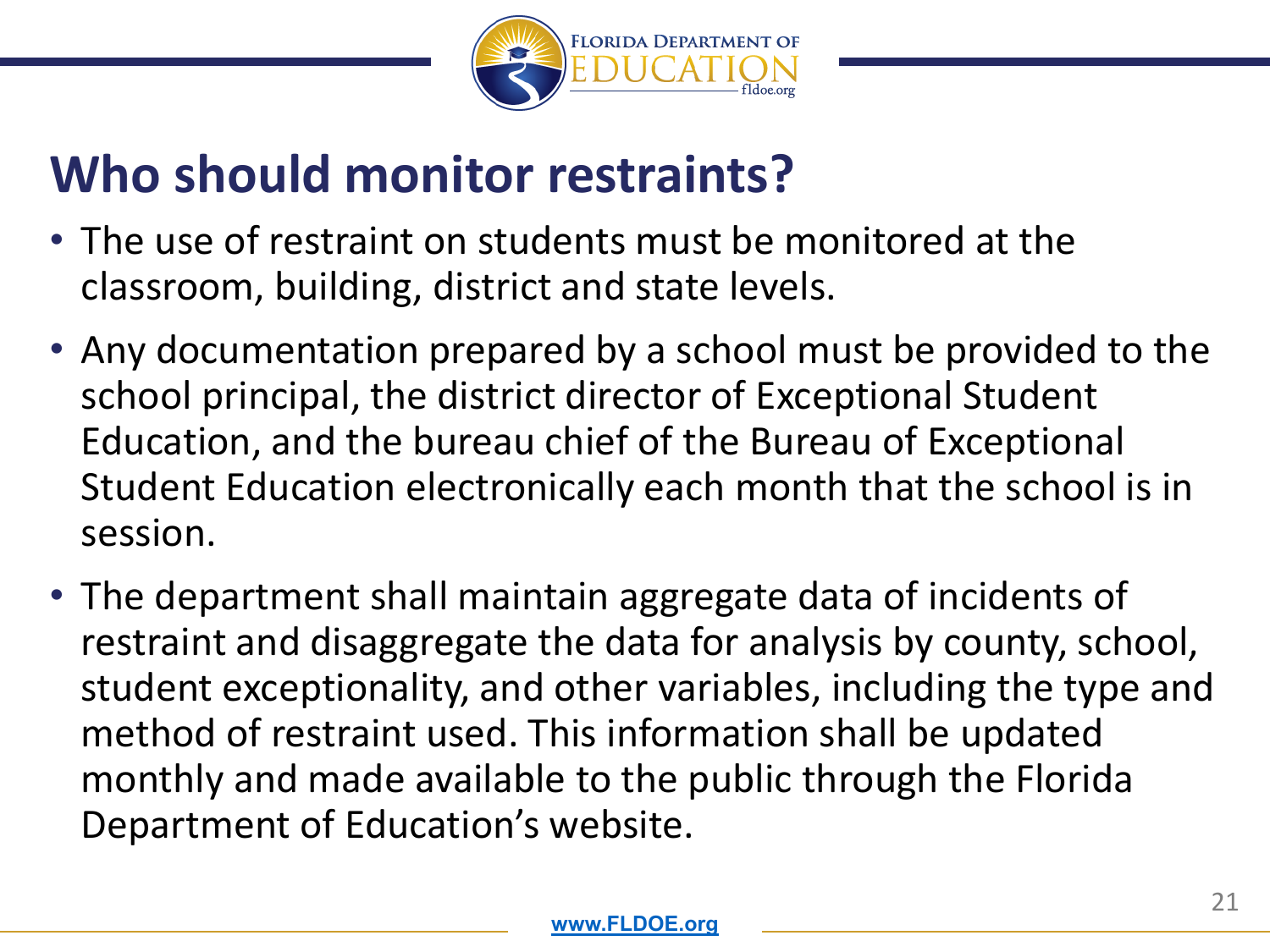

# **Positive Behavior Intervention Support (PBIS)**

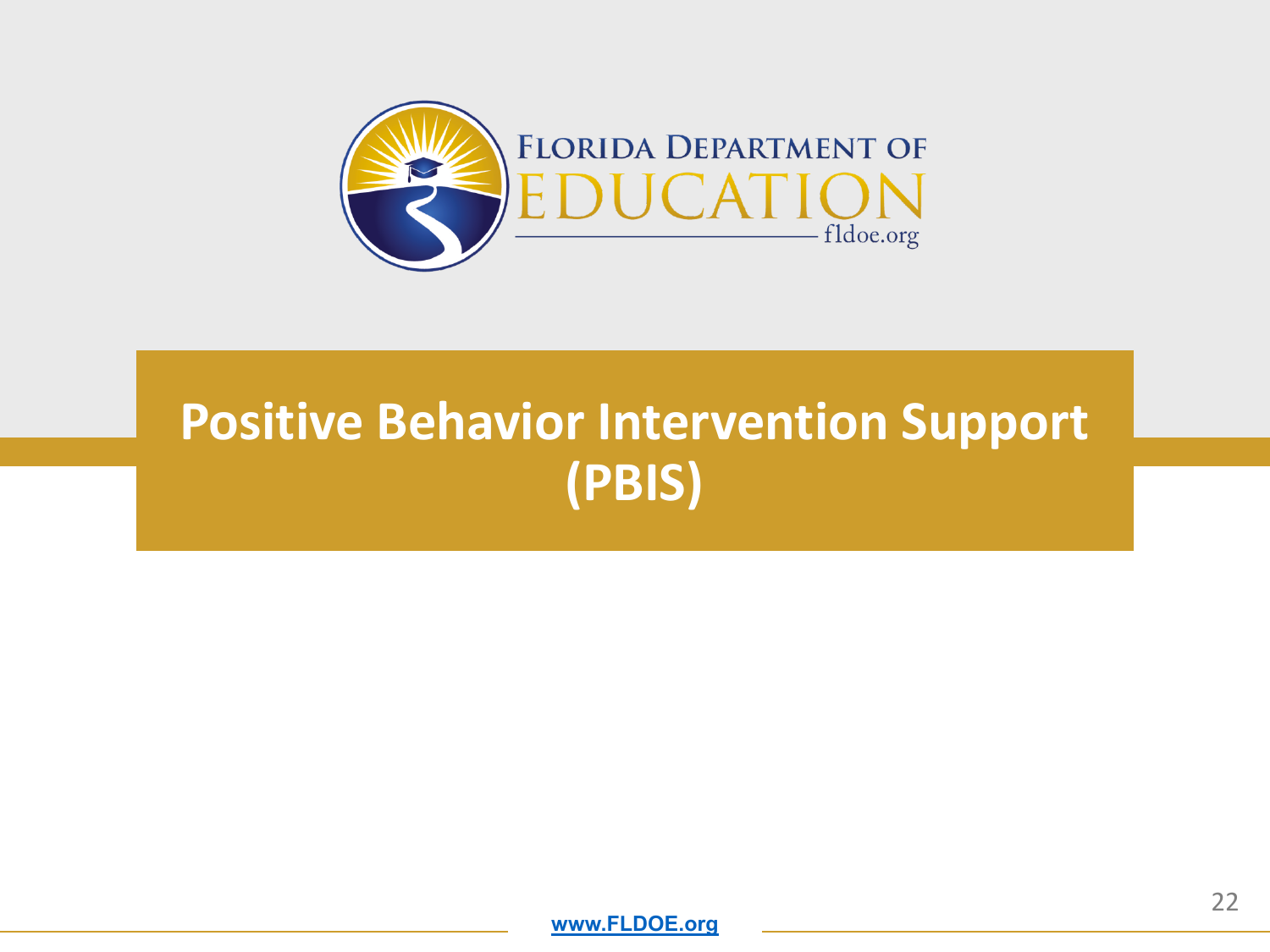

# **Who must be trained in positive behavior interventions and supports (PBIS)?**

According to s. 1003.573, F.S., each school district must:

- Identify all school personnel authorized to use PBIS; and
- Provide training to all school personnel authorized to use PBIS pursuant to school district policy.

To view a district's approved SP&P, visit [https://beessgsw.org/#/spp/institution/public/.](https://beessgsw.org/#/spp/institution/public/)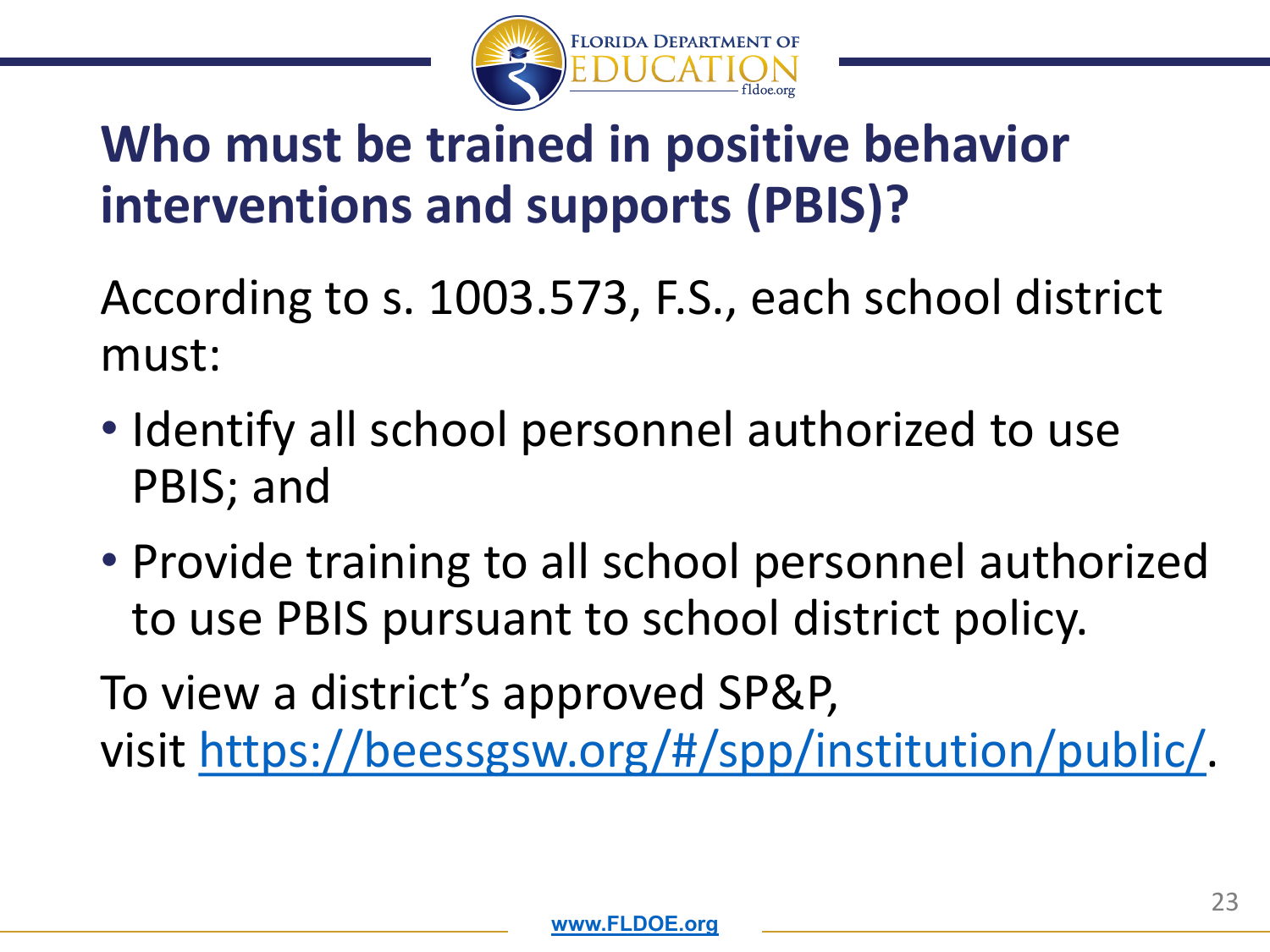

# **What must the PBIS training include?**

- The use of positive behavior interventions and supports
- Risk assessment procedures to identify when restraint may be used
- Examples of when positive behavior interventions and support techniques have failed to reduce the imminent risk of serious injury
- Examples of safe and appropriate restraint techniques and how to use these techniques with multiple staff members working as a team
- Instruction in the district's documentation and reporting requirements
- Procedures to identify and respond to possible medical emergencies arising during the use of restraint
- Cardiopulmonary resuscitation (CPR)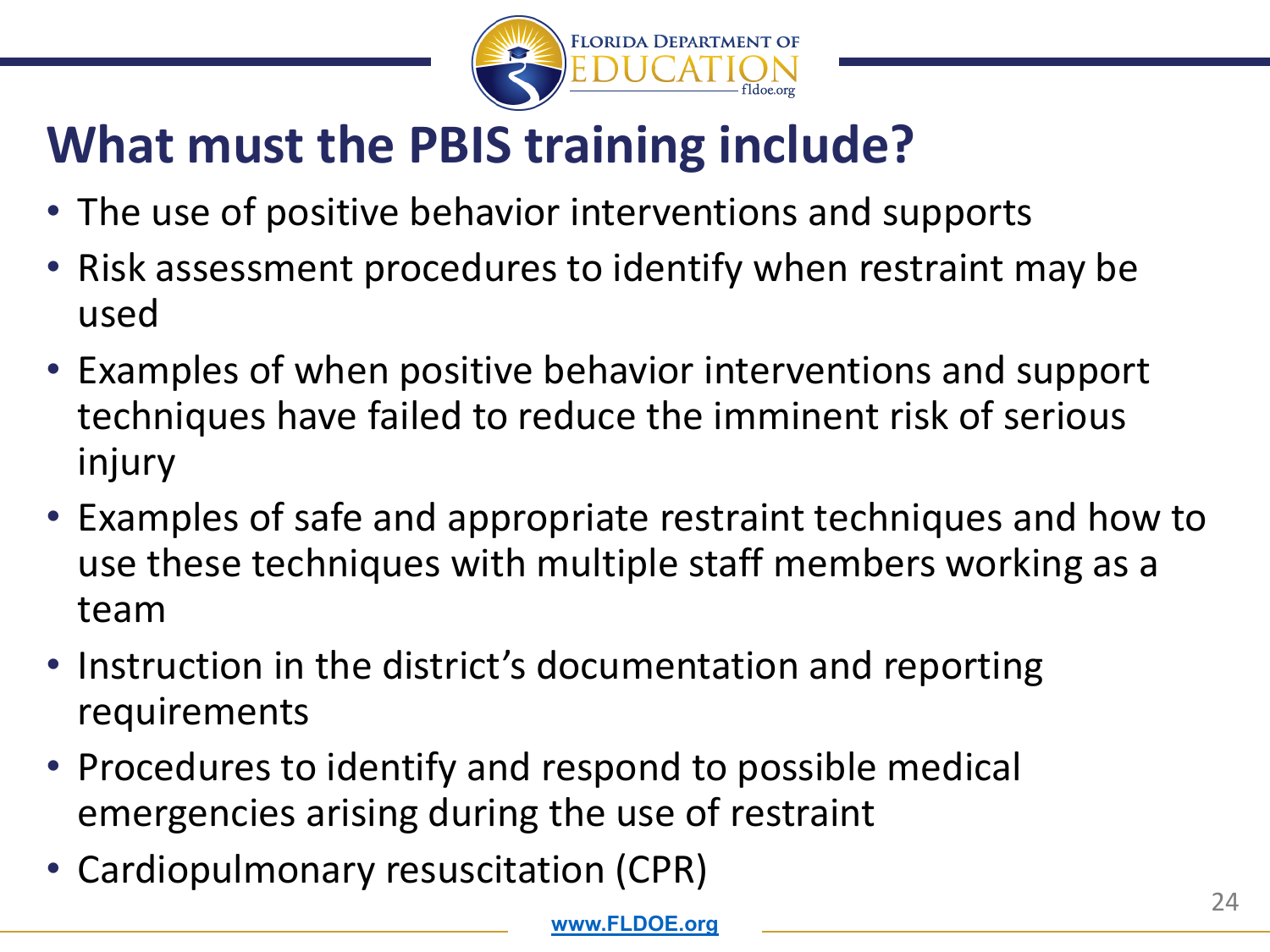

# **How often must authorized district personnel using PBIS be trained?**

• Training in PBIS must be provided annually.

# **How must a district implement the PBIS training?**

- Section 1003.573, F.S., does not indicate how a district must implement the PBIS training; therefore, it is a district decision, which is documented in their Exceptional Student Education Policies and Procedures (SP&P).
- To view a district's approved SP&P, visit [https://beessgsw.org/#/spp/institution/public/.](https://beessgsw.org/#/spp/institution/public/)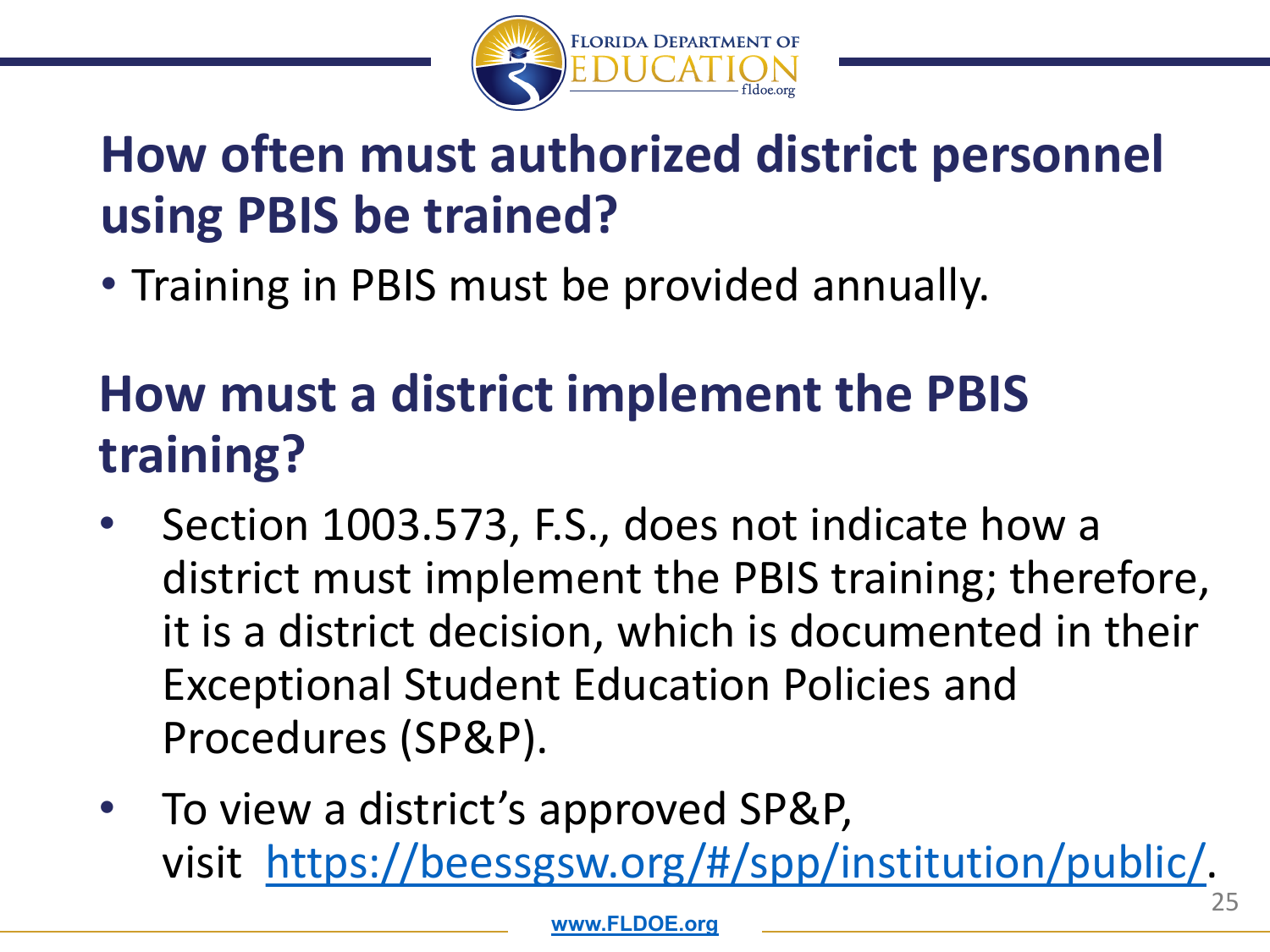

#### **Crisis Intervention Plans**

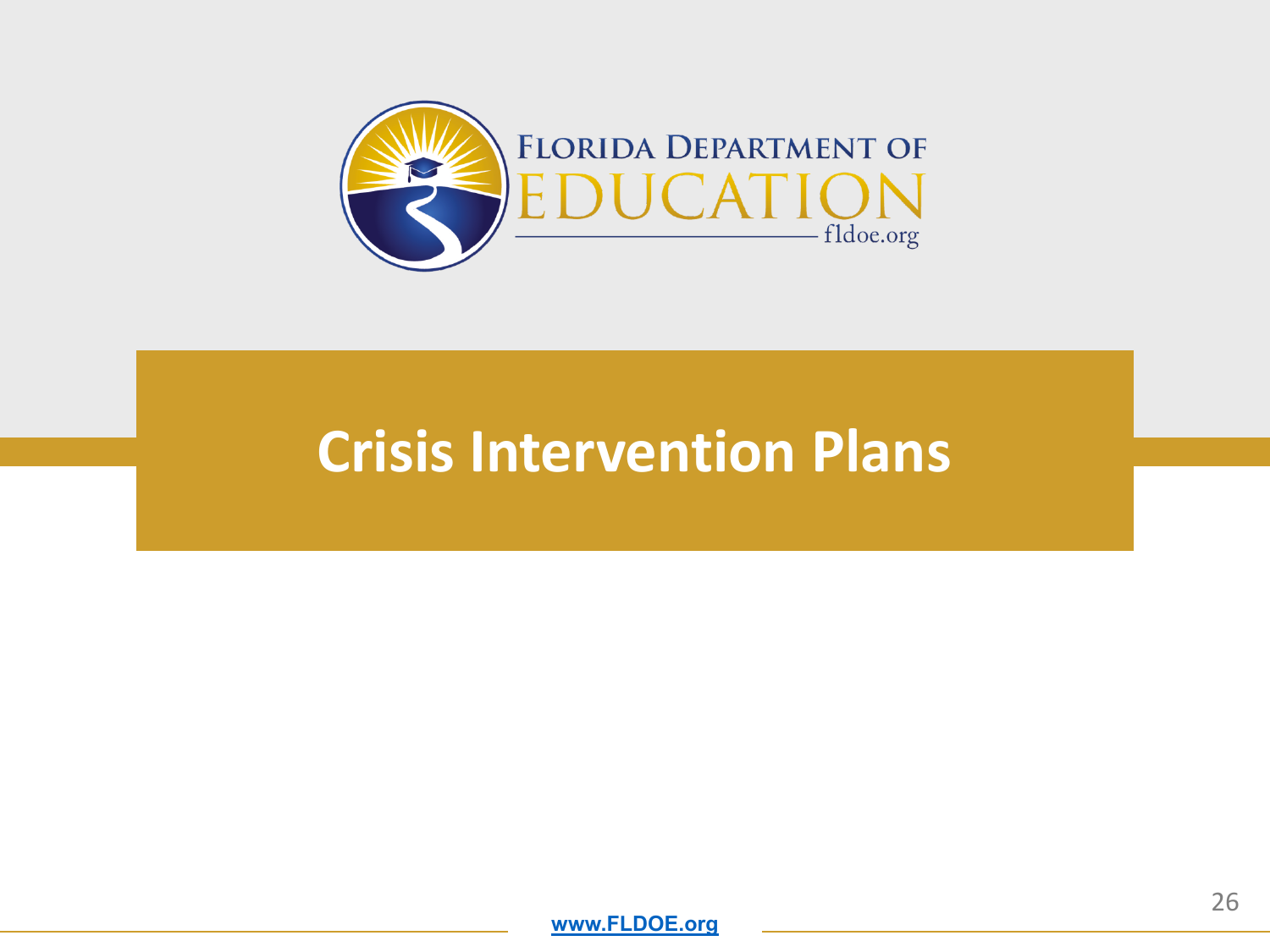

# **When must a school develop a crisis intervention plan for a student?**

• The school must develop a crisis intervention plan the second time a student is restrained in the same semester.

# **Who must the crisis intervention plan team include when developing a crisis intervention plan?**

The crisis intervention plan team must be developed by the student's parent or guardian, school personnel and applicable physical and behavioral health professionals.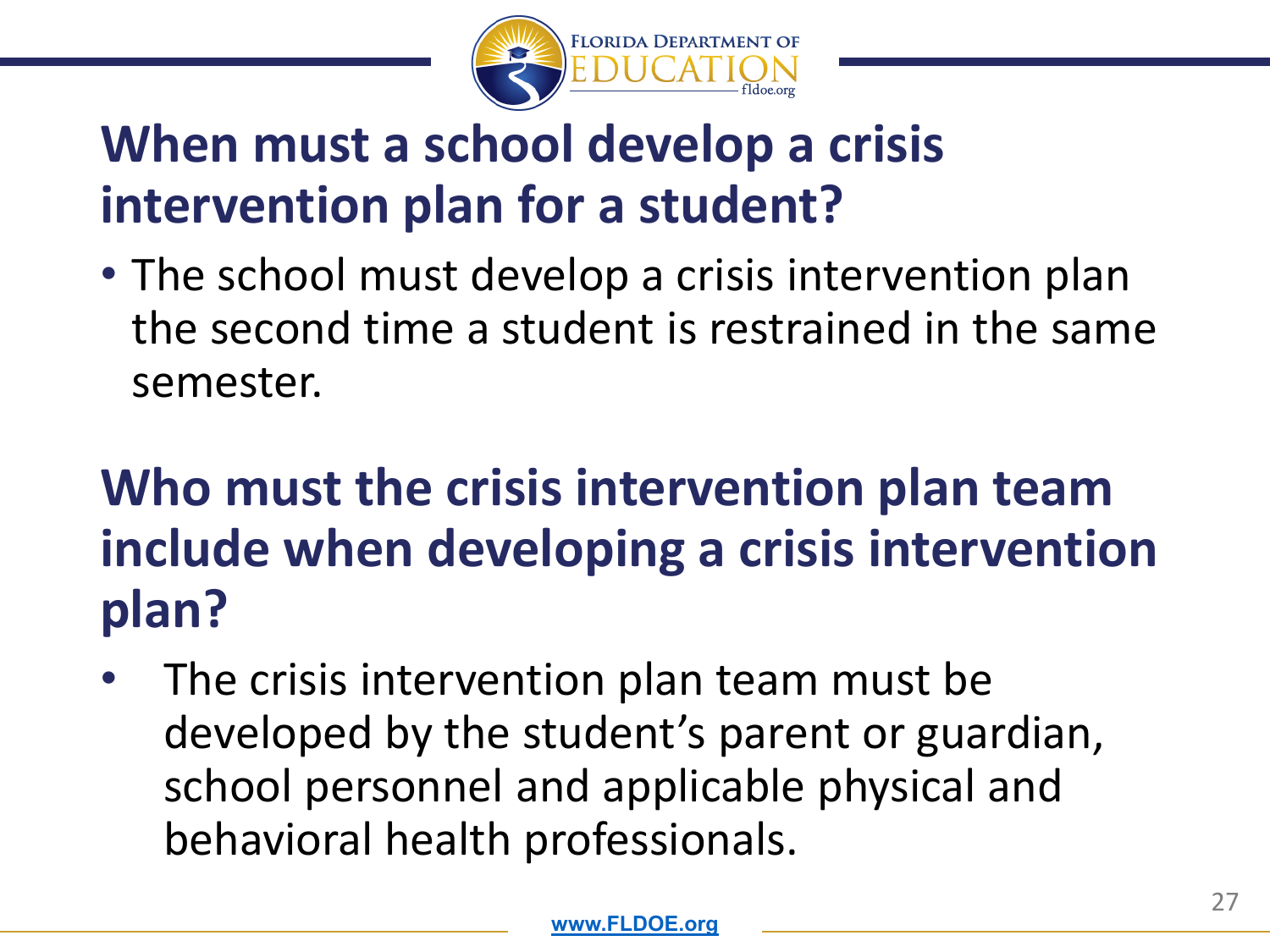

# **Can a crisis intervention plan be part of a student's positive behavior intervention plan?**

• Section 1003.573, F.S., does not indicate whether a crisis intervention plan can be part of the student's positive behavior intervention plan; therefore, it is a district decision, which is documented in their Exceptional Student Education Policies and Procedures (SP&P).

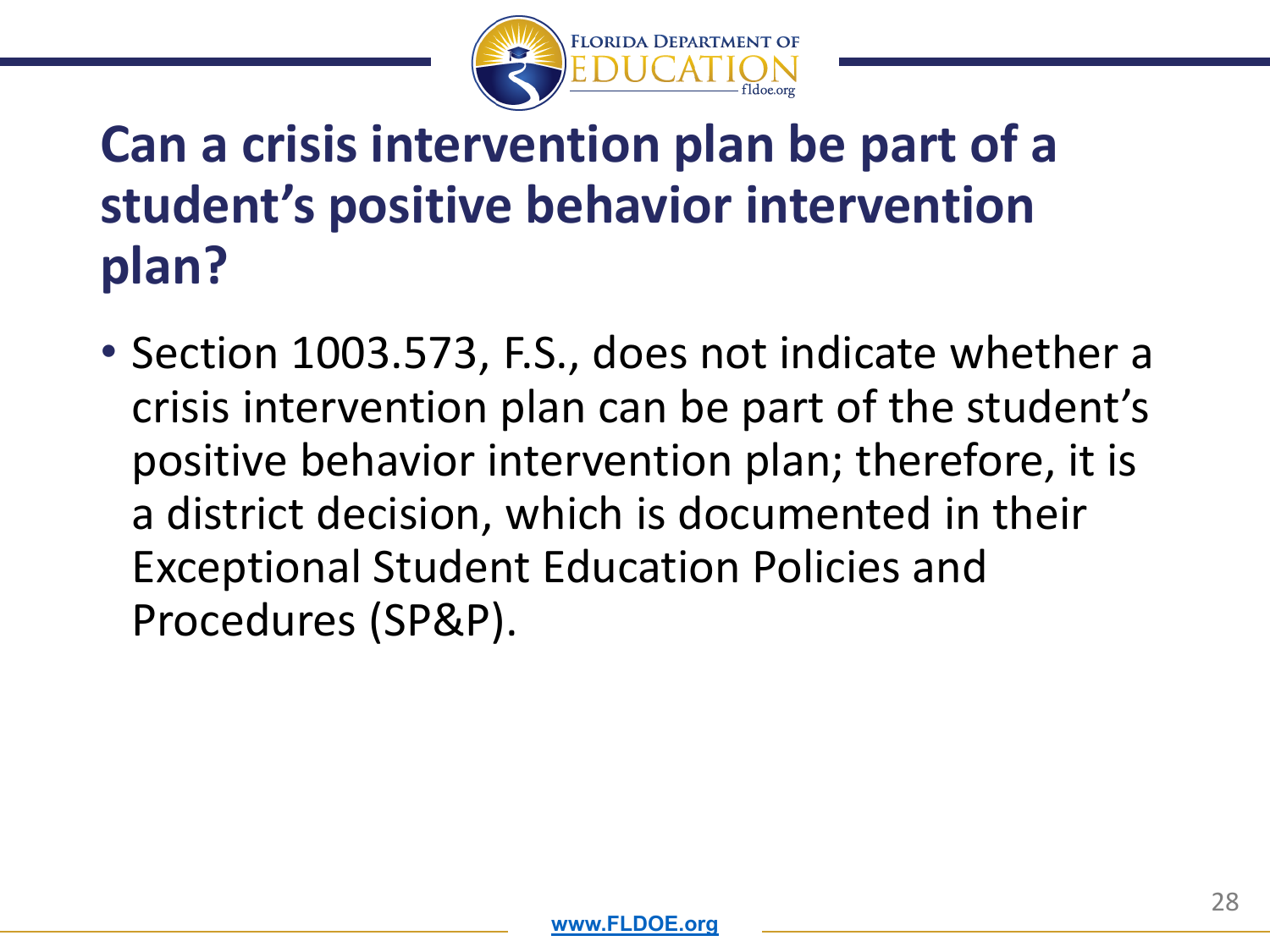

# **What must the crisis intervention plan include?**

- Specific positive behavior interventions and supports to use in response to dangerous behaviors that create a threat of imminent risk of serious injury.
- Any known physical and behavioral health concerns that will limit the use of restraint for the student.
- A timetable for the review and, if necessary, a revision of the crisis intervention plan.

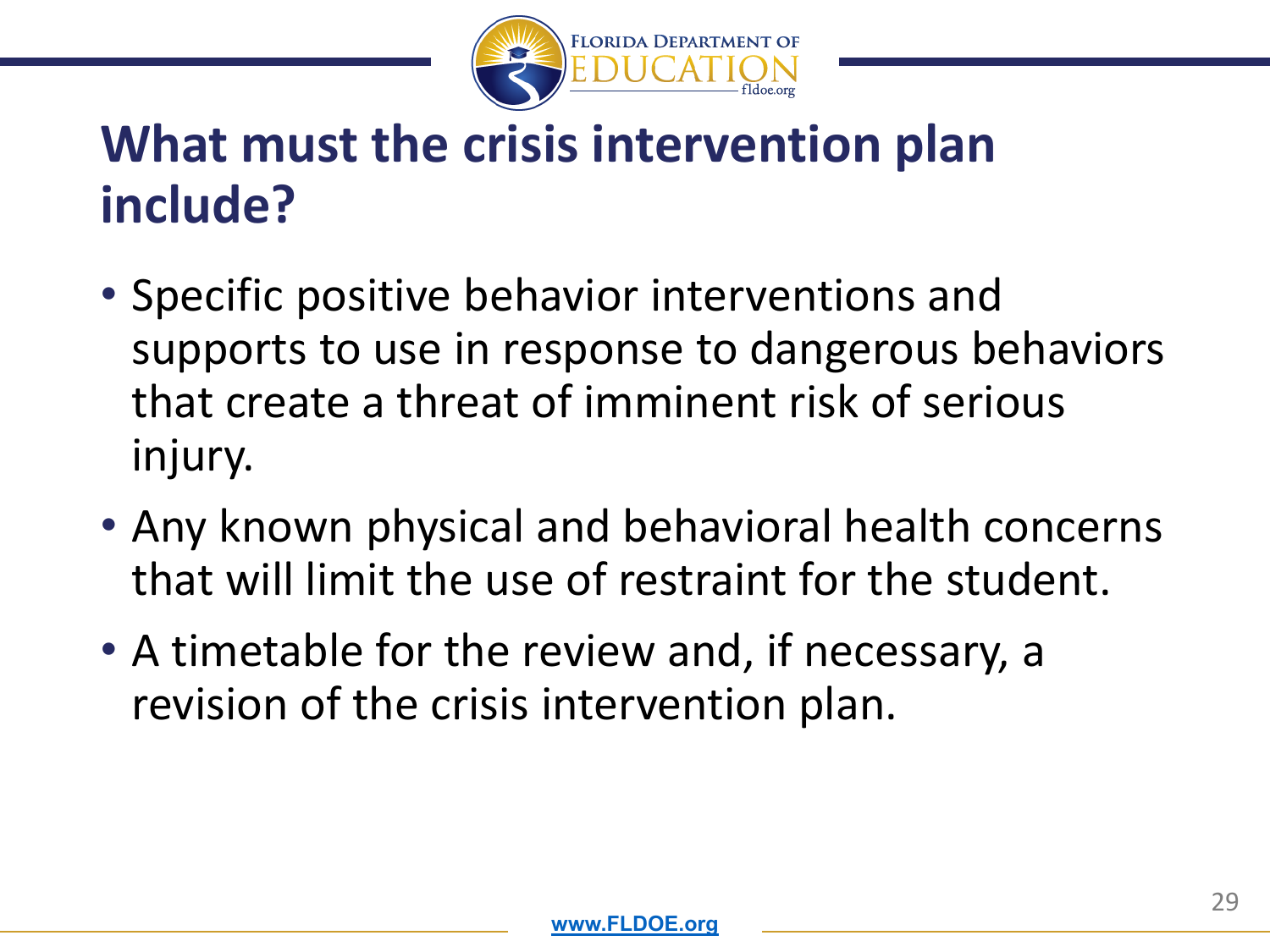

# **Must the district provide a copy of the crisis intervention plan to the parent or guardian?**

• Yes. The school must provide a copy of the crisis intervention plan to the student's parent or guardian.

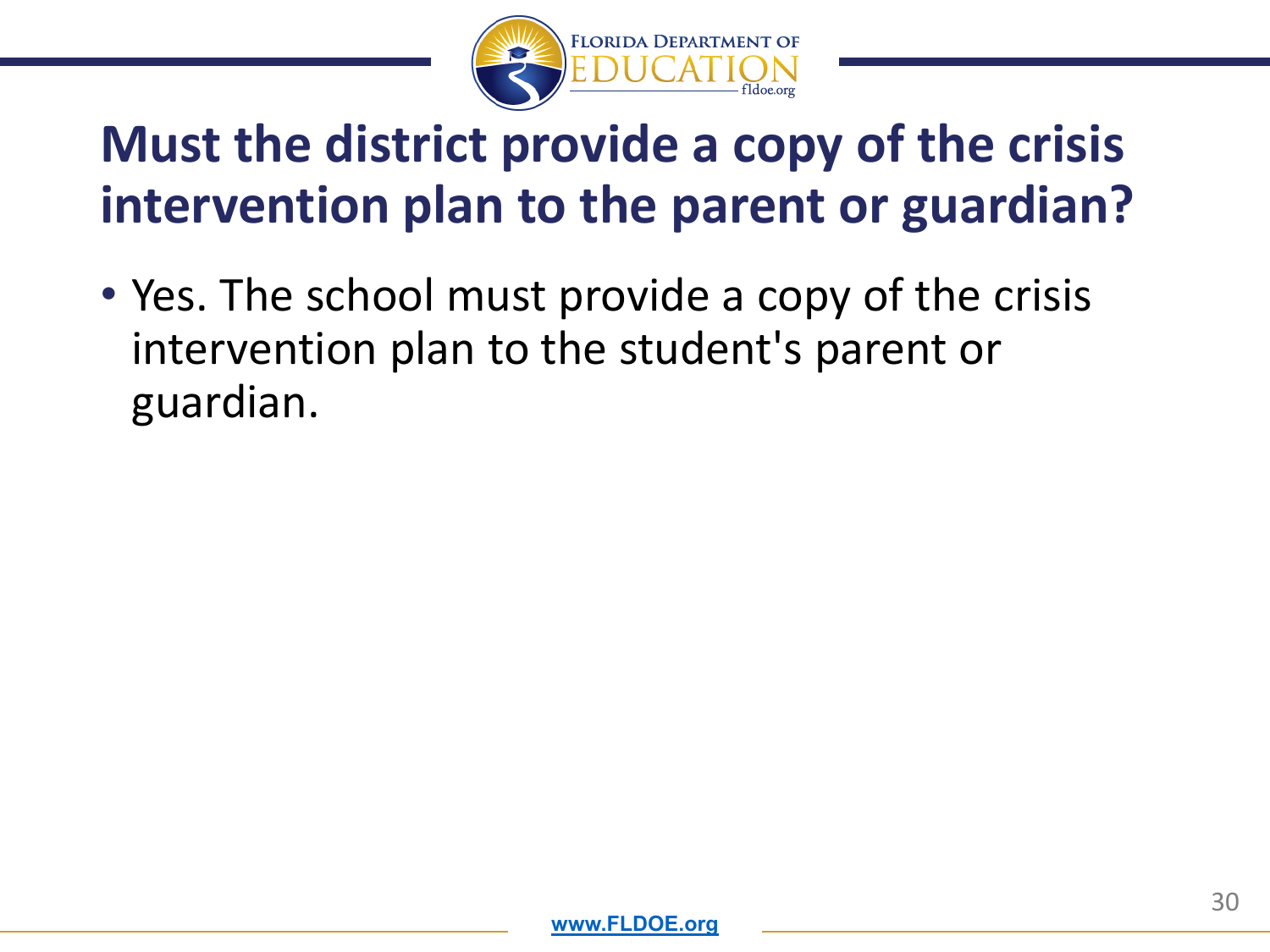

#### **District Policies and Procedures**

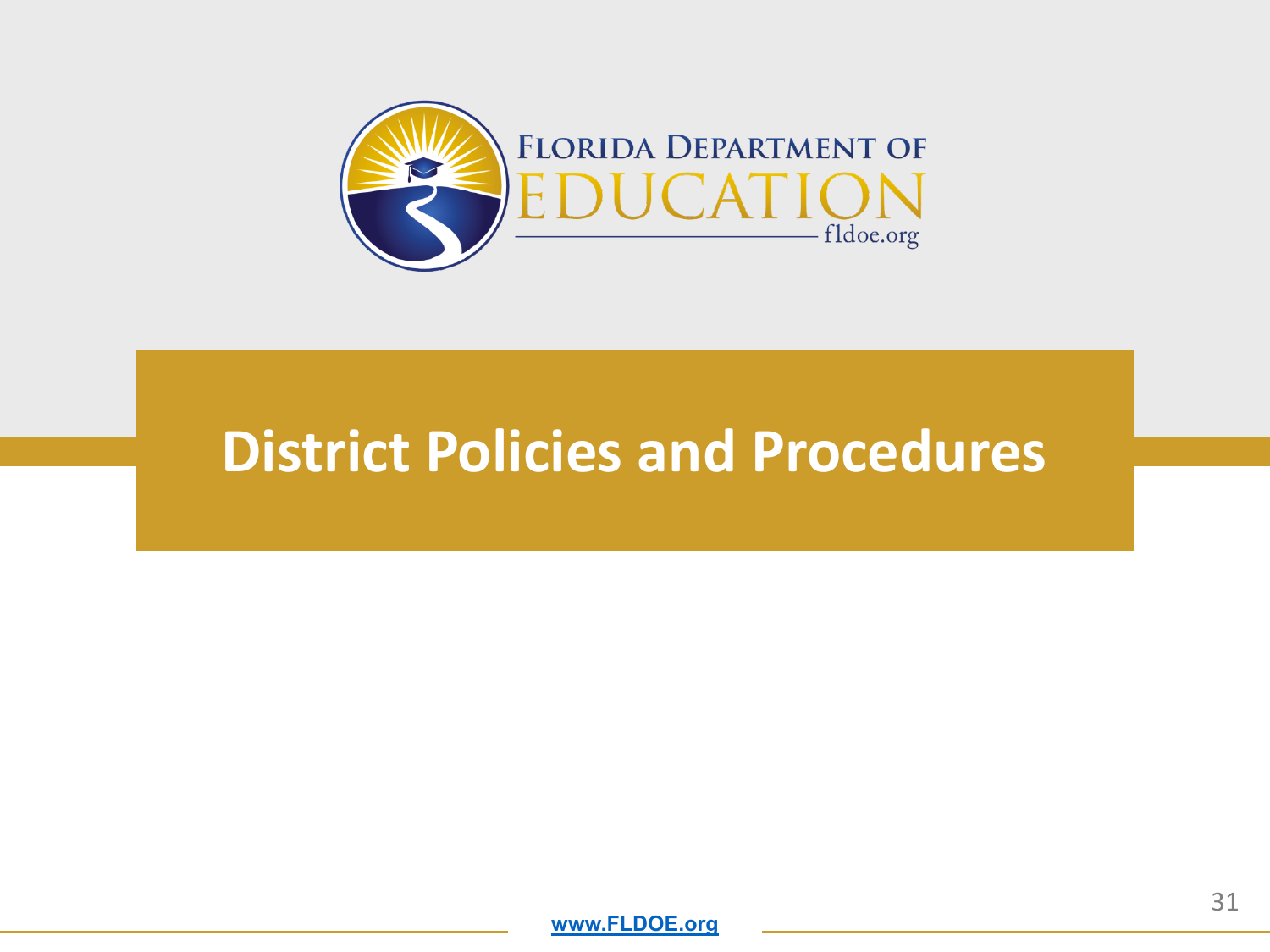

# **What are districts required to develop in their policies and procedures?**

- Incident-reporting procedures
- Data collection and monitoring, including when, where, and why students are restrained and the frequency of occurrences of such restraint
- Monitoring and reporting of data collected
- Training programs and procedures relating to restraint
- The district's plan for selecting personnel to be trained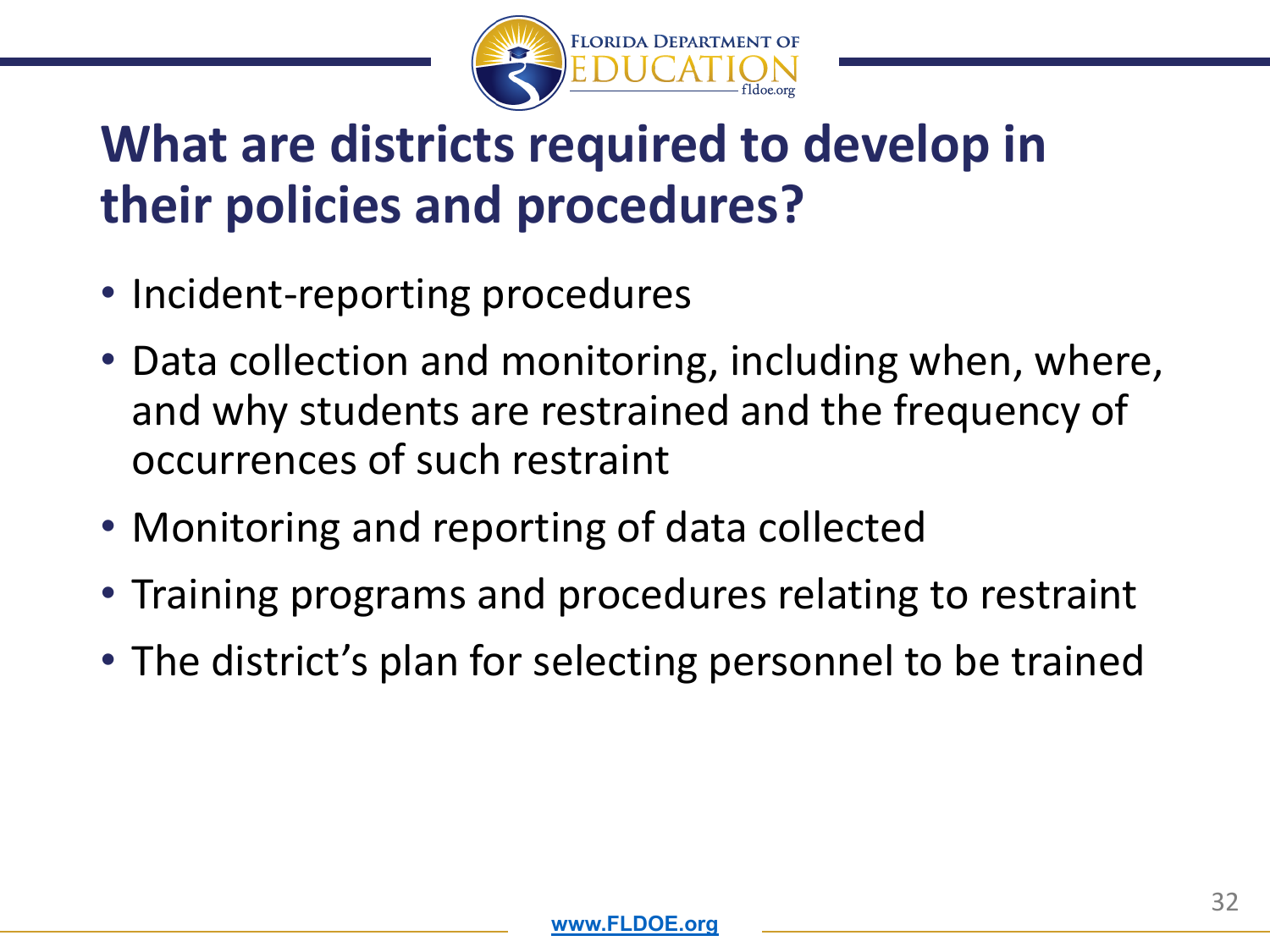

# **What are districts required to develop in their policies and procedures? (Continued)**

- The district's plan for reducing the use of restraint, particularly in settings in which it occurs frequently or with students who are restrained repeatedly.
- The plan must include a goal for reducing the use of restraint and must include activities, skills and resources needed to achieve that goal.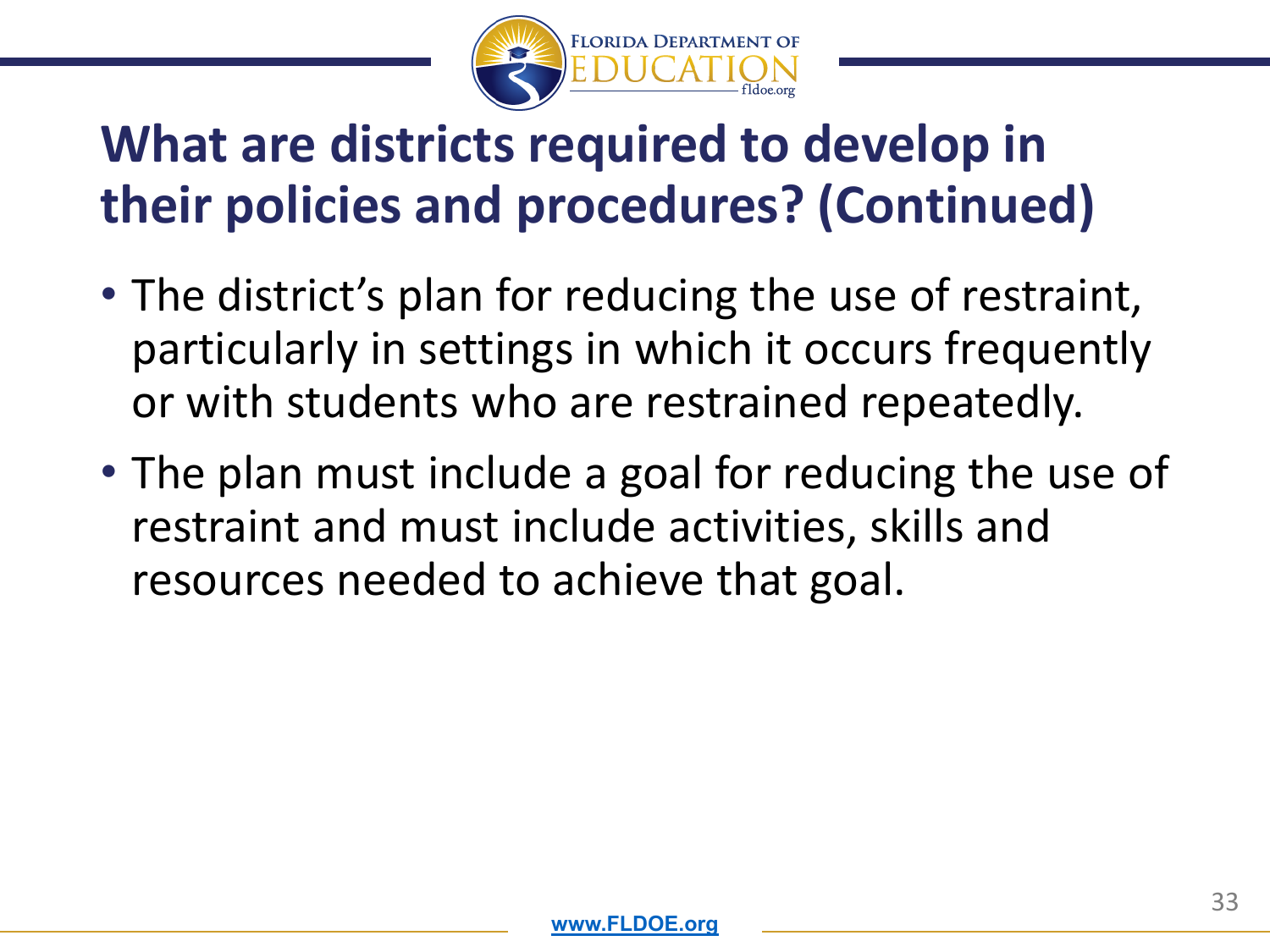

# **When do districts have to post their adopted policies and procedures regarding positive behavior interventions and supports?**

• At the beginning of each school year, each school district shall publicly post its policies and procedures on positive behavior interventions and supports as adopted by the school district.

# **When should the district notify the bureau of changes to their policies and procedures?**

• Any changes made to a district's policies and procedures must be filed with the bureau within 90 days.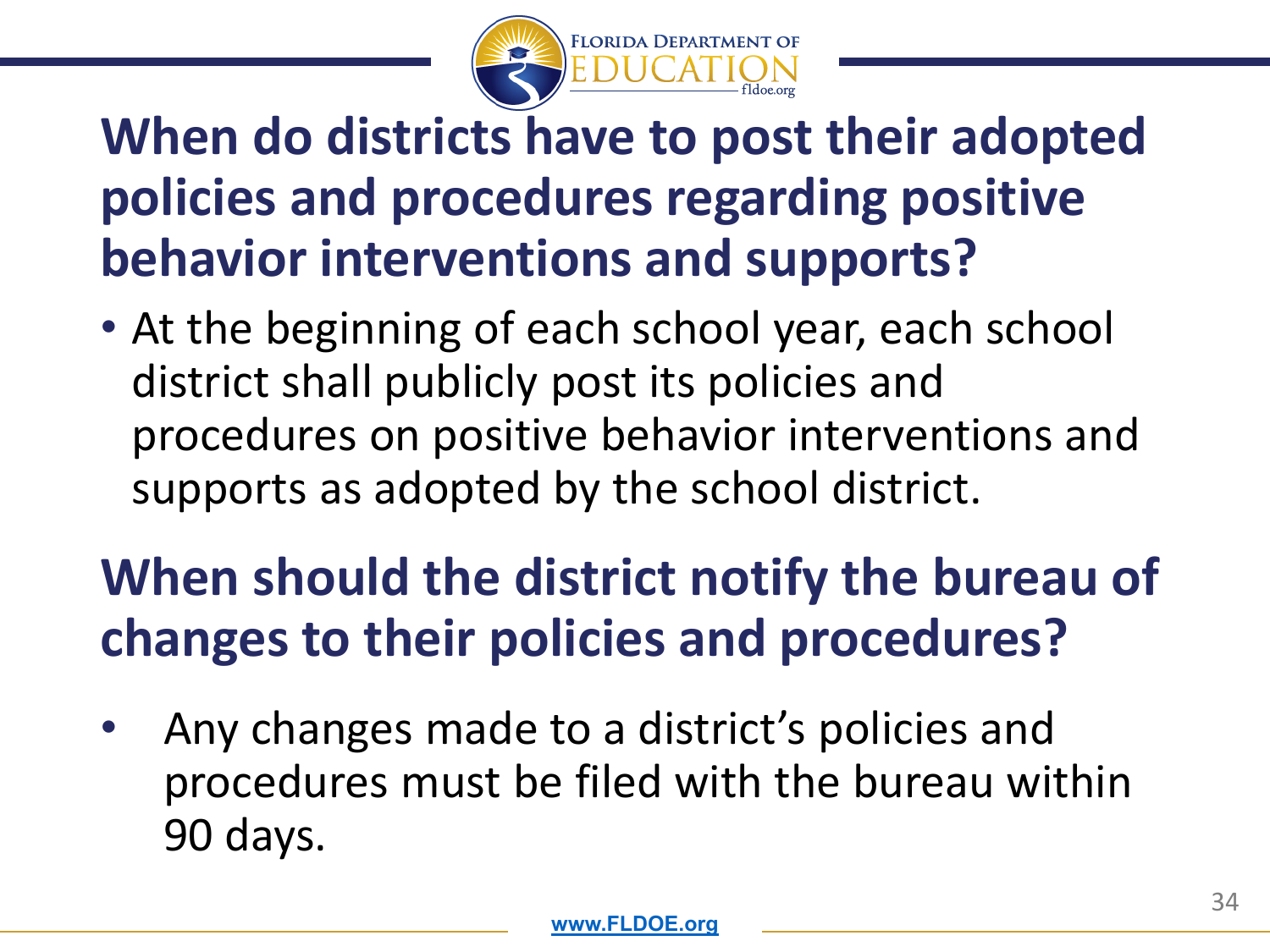

#### **Sources**

[CS/HB 149](https://www.myfloridahouse.gov/Sections/Documents/loaddoc.aspx?FileName=_h0149er.docx&DocumentType=Bill&BillNumber=0149&Session=2021)

<https://sites.ed.gov/idea/files/idea-letter.pdf>

<https://www2.ed.gov/about/offices/list/ocr/data.html>

<https://sites.ed.gov/idea/files/idea-letter.pdf>